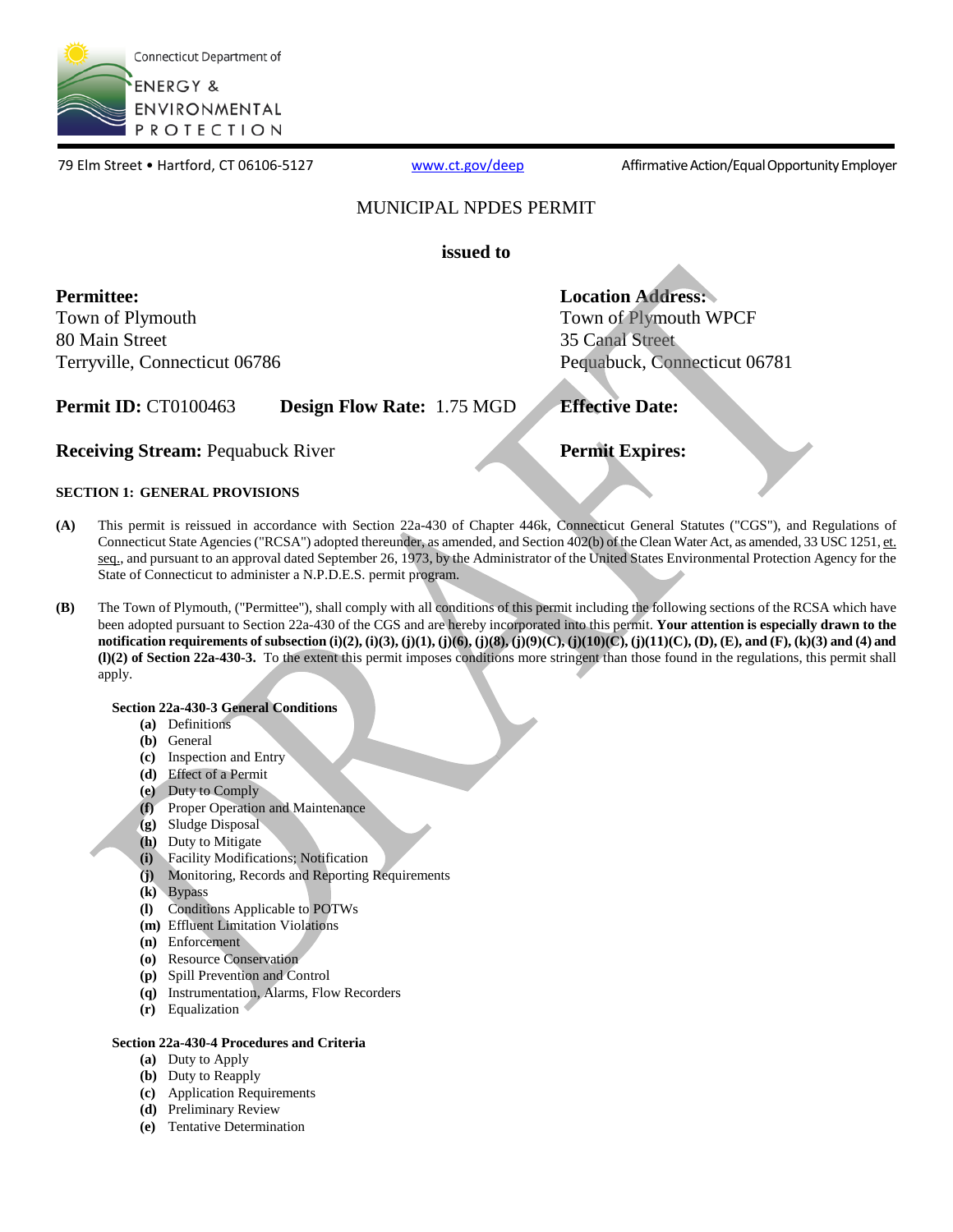- **(f)** Draft Permits, Fact Sheets
- **(g)** Public Notice, Notice of Hearing
- **(h)** Public Comments
- **(i)** Final Determination
- **(j)** Public Hearings
- **(k)** Submission of Plans and Specifications. Approval.
- **(l)** Establishing Effluent Limitations and Conditions
- **(m)** Case-by-Case Determinations
- **(n)** Permit Issuance or Renewal
- **(o)** Permit or Application Transfer
- **(p)** Permit Revocation, Denial or Modification
- **(q)** Variances
- **(r)** Secondary Treatment Requirements
- **(s)** Treatment Requirements
- **(t)** Discharges to POTWs Prohibitions
- **(C)** Violations of any of the terms, conditions, or limitations contained in this permit may subject the Permittee to enforcement action including, but not limited to, seeking penalties, injunctions and/or forfeitures pursuant to applicable sections of the CGS and RCSA.
- **(D)** Any false statement in any information submitted pursuant to this Section of the permit may be punishable as a criminal offense under Section 22a-438 or 22a-131a of the CGS or in accordance with Section 22a-6, under Section 53a-157b of the CGS.
- **(E)** The Permittee shall comply with Section 22a-416-1 through Section 22a-416-10 of the RCSA concerning operator certification.
- **(F)** No provision of this permit and no action or inaction by the Commissioner shall be construed to constitute an assurance by the Commissioner that the actions taken by the Permittee pursuant to this permit will result in compliance or prevent or abate pollution.
- **(G)** Nothing in this permit shall relieve the Permittee of other obligations under applicable federal, state and local law.
- **(H)** An annual fee shall be paid for each year this permit is in effect as set forth in Section 22a-430-7 of the RCSA. As of October 1, 2009 the annual fee is \$2,367.50.

### **SECTION 2: DEFINITIONS**

- **(A)** The definitions of the terms used in this permit shall be the same as the definitions contained in Section 22a-423 of the CGS and Section 22a-430-3(a) and 22a-430-6 of the RCSA, except for **"**Composite**"** and **"**No Observable Acute Effect Level (NOAEL)**"** which are redefined below.
- **(B)** In addition to the above, the following definitions shall apply to this permit:

**"------"** in the limits column on the monitoring tables in Attachment 1 means a limit is not specified but a value must be reported on the DMR, MOR, and/or the ATMR.

**"Annual"** in the context of any sampling frequency, shall mean the sample must be collected in the months of July, August or September.

**"Average Monthly Limit"** means the maximum allowable "Average Monthly Concentration" as defined in Section 22a-430-3(a) of the RCSA when expressed as a concentration (e.g. mg/l); otherwise, it means "Average Monthly Discharge Limitation" as defined in Section 22a-430-3(a) of the RCSA.

**"Bi-Weekly"** in the context of any sampling frequency, shall mean once every two weeks.

**"Composite"** or **"(C)"** means a sample consisting of a minimum of eight aliquot samples collected at equal intervals of no less than 30 minutes and no more than 60 minutes and combined proportionally to flow over the sampling period provided that during the sampling period the peak hourly flow is experienced.

**"Critical Test Concentration"** or **"(CTC)"** means the specified effluent dilution at which the Permittee is to conduct a single-concentration Aquatic Toxicity Test.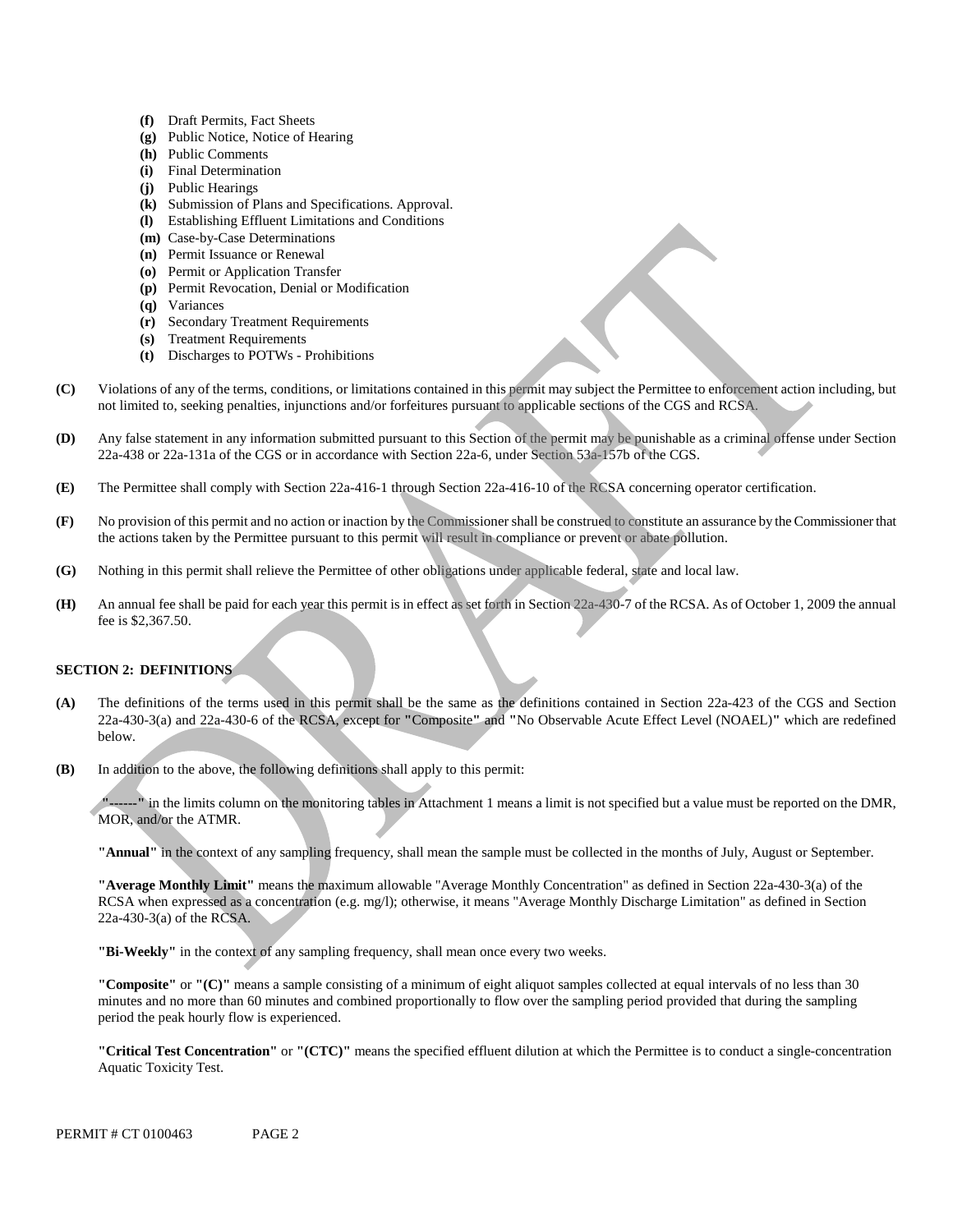**"Daily Composite"** or **"(DC)"** means a composite sample taken over a full operating day consisting of grab samples collected at equal intervals of no more than sixty (60) minutes and combined proportionally to flow; or, a composite sample continuously collected over a full operating day proportionally to flow.

**"Daily Concentration"** means the concentration of a substance as measured in a daily composite sample, or, arithmetic average of all grab sample results defining a grab sample average.

**"Daily Quantity"** means the quantity of waste discharged during an operating day.

**"Geometric Mean"** is the **"**n**"**th root of the product of **"**n**"** observations.

**"Infiltration"** means water other than wastewater that enters a sewer system (including sewer system and foundation drains) from the ground through such means as defective pipes, pipe joints, connections, or manholes. Infiltration does not include, and is distinguished from, inflow.

**"Inflow"** means water other than wastewater that enters a sewer system (including sewer service connections) from sources such as, but not limited to, roof leaders, cellar drains, yard drains, area drains, drains from springs and swampy areas, cross connections between storm sewers and sanitary sewers, catch basins, cooling towers, storm waters, surface runoff, street wash waters, or drainage. Inflow does not include, and is distinguished from, infiltration.

**"Instantaneous Limit"** means the highest allowable concentration of a substance as measured by a grab sample, or the highest allowable measurement of a parameter as obtained through instantaneous monitoring.

**"In-stream Waste Concentration"** or **"(IWC)"** means the concentration of a discharge in the receiving water after mixing has occurred in the allocated zone of influence.

"MGD" means million gallons per day.

**"Maximum Daily Limit"** means the maximum allowable "Daily Concentration" (defined above) when expressed as a concentration (e.g. mg/l), otherwise, it means the maximum allowable "Daily Quantity" as defined above, unless it is expressed as a flow quantity. If expressed as a flow quantity it means **"**Maximum Daily Flow**"** as defined in Section 22a-430-3(a) of the RCSA.

**"Monthly Minimum Removal Efficiency"** means the minimum reduction in the pollutant parameter specified when the effluent average monthly concentration for that parameter is compared to the influent average monthly concentration.

**"NA"** as a Monitoring Table abbreviation means **"**not applicable**"**.

**"NR"** as a Monitoring Table abbreviation means **"**not required**"**.

**"No Observable Acute Effect Level"** or **"(NOAEL)"** means any concentration equal to or less than the critical test concentration in a single concentration (pass/fail) toxicity test, conducted pursuant to Section 22a-430-3(j)(7)(A)(i) of the RCSA, demonstrating 90% or greater survival of test organisms at the CTC.

**"Quarterly"** in the context of any sampling frequency, shall mean sampling is required in the months of January, April, July, and October.

**"Range During Sampling"** or **"(RDS)"** as a sample type means the maximum and minimum of all values recorded as a result of analyzing each grab sample of; 1) a Composite Sample, or, 2) a Grab Sample Average. For those Permittees with pH meters that provide continuous monitoring and recording, Range During Sampling means the maximum and minimum readings recorded with the continuous monitoring device during the Composite or Grab Sample Average sample collection.

**"Range During Month"** or **"(RDM)"** as a sample type means the lowest and the highest values of all of the monitoring data for the reporting month.

**"Sanitary Sewage"** means wastewaters from residential, commercial and industrial sources introduced by direct connection to the sewerage collection system tributary to the treatment works including non-excessive inflow/infiltration sources.

**"Semi-Annual"** in the context of any sampling frequency, shall mean the sample must be collected in the months of January and July.

**"Twice per Month"** in the context of any sampling frequency, mean two samples per calendar month collected no less than 12 days apart.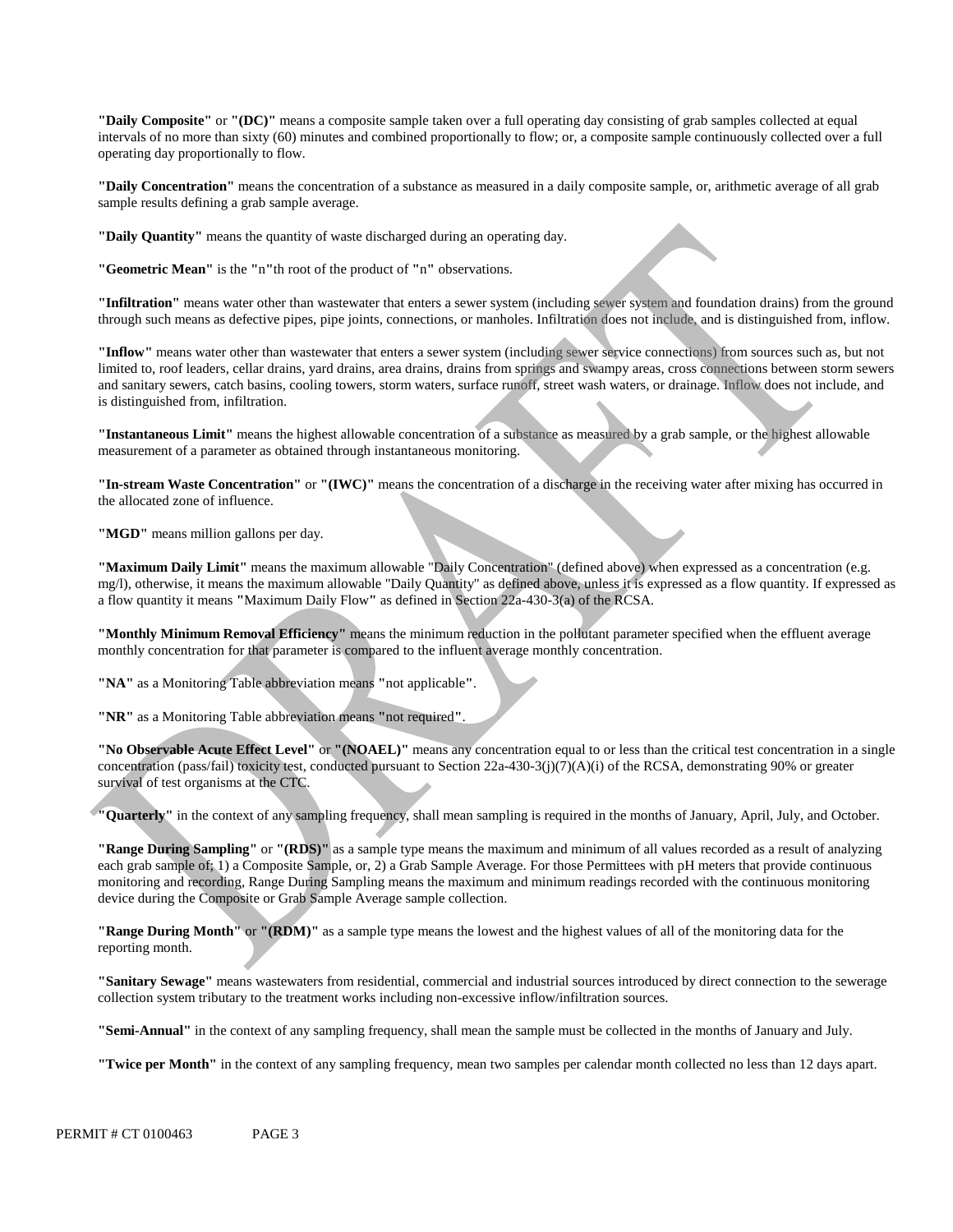**"ug/l"** means micrograms per liter

**"Work Day"** in the context of a sampling frequency means, Monday through Friday excluding holidays.

#### **SECTION 3: COMMISSIONER'S DECISION**

- **(A)** The Commissioner of Energy and Environmental Protection ("Commissioner") has issued a final decision and found that continuance of the existing system to treat the discharge will protect the waters of the state from pollution. The Commissioner's decision is based on application #201005217 for permit reissuance received on August 4, 2010 and the administrative record established in the processing of that application.
- **(B)** The Commissioner hereby authorizes the Permittee to discharge in accordance with the provisions of this permit, the above referenced application, and all approvals issued by the Commissioner or his authorized agent for the discharges and/or activities authorized by, or associated with, this permit.
- **(C)** The Commissioner reserves the right to make appropriate revisions to the permit, if required after Public Notice, in order to establish any appropriate effluent limitations, schedules of compliance, or other provisions which may be authorized under the Federal Clean Water Act or the CGS or regulations adopted thereunder, as amended. The permit as modified or renewed under this paragraph may also contain any other requirements of the Federal Clean Water Act or CGS or regulations adopted thereunder which are then applicable.

#### **SECTION 4: GENERAL LIMITATIONS AND OTHER CONDITIONS**

- **(A)** The Permittee shall not accept any new sources of non-domestic wastewater conveyed to its POTW through its sanitary sewerage system or by any means other than its sanitary sewage system unless the generator of such wastewater; (a) is authorized by a permit issued by the Commissioner under Section 22a-430 CGS (individual permit), or, (b) is authorized under Section 22a-430b (general permit), or, (c) has been issued an emergency or temporary authorization by the Commissioner under Section 22a-6k. All such non-domestic wastewaters shall be processed by the POTW via receiving facilities at a location and in a manner prescribed by the Permittee which are designed to contain and control any unplanned releases.
- **(B)** No new discharge of domestic sewage from a single source to the POTW in excess of 50,000 gallons per day shall be allowed by the Permittee until the Permittee has notified in writing the Municipal Facilities Section of said new discharge. New discharge notifications as described in this section shall be submitted to the staff identified in section 9(H) included herein.
- **(C)** The Permittee shall maintain a system of user charges based on actual use sufficient to operate and maintain the POTW (including the collection system) and replace critical components.
- **(D)** The Permittee shall maintain a sewer use ordinance that is consistent with the Model Sewer Ordinance for Connecticut Municipalities prepared by the Department of Energy and Environmental Protection. The Commissioner of Energy and Environmental Protection alone may authorize certain discharges which may not conform to the Model Sewer Ordinance.
- **(E)** No discharge from the permitted facility beyond any zone of influence shall contain or cause in the receiving stream a visible oil sheen, floating solids, visible discoloration, or foaming beyond that which may result from a discharge from a permitted facility and none exceeding levels necessary to maintain all designated uses.
- No discharge shall cause acute or chronic toxicity in the receiving water body beyond any Zone Of Influence (ZOI) specifically allocated to that discharge in this permit. **(F)**
- **(G)** The Permittee shall maintain an alternate power source adequate to provide full operation of all pump stations in the sewerage collection system and to provide a minimum of primary treatment and disinfection at the water pollution control facility to insure that no discharge of untreated wastewater will occur during a failure of a primary power source.
- **(H)** The average monthly effluent concentration shall not exceed 15% of the average monthly influent concentration for BOD5 and Total Suspended Solids for all daily composite samples taken in any calendar month.
- **(I)** Any new or increased amount of sanitary sewage discharge to the sewer system is prohibited where it will cause a dry weather overflow or exacerbate an existing dry weather overflow.
- **(J)** Sludge Conditions
	- **(1)** The Permittee shall comply with all existing federal and state laws and regulations that apply to sewage sludge use and disposal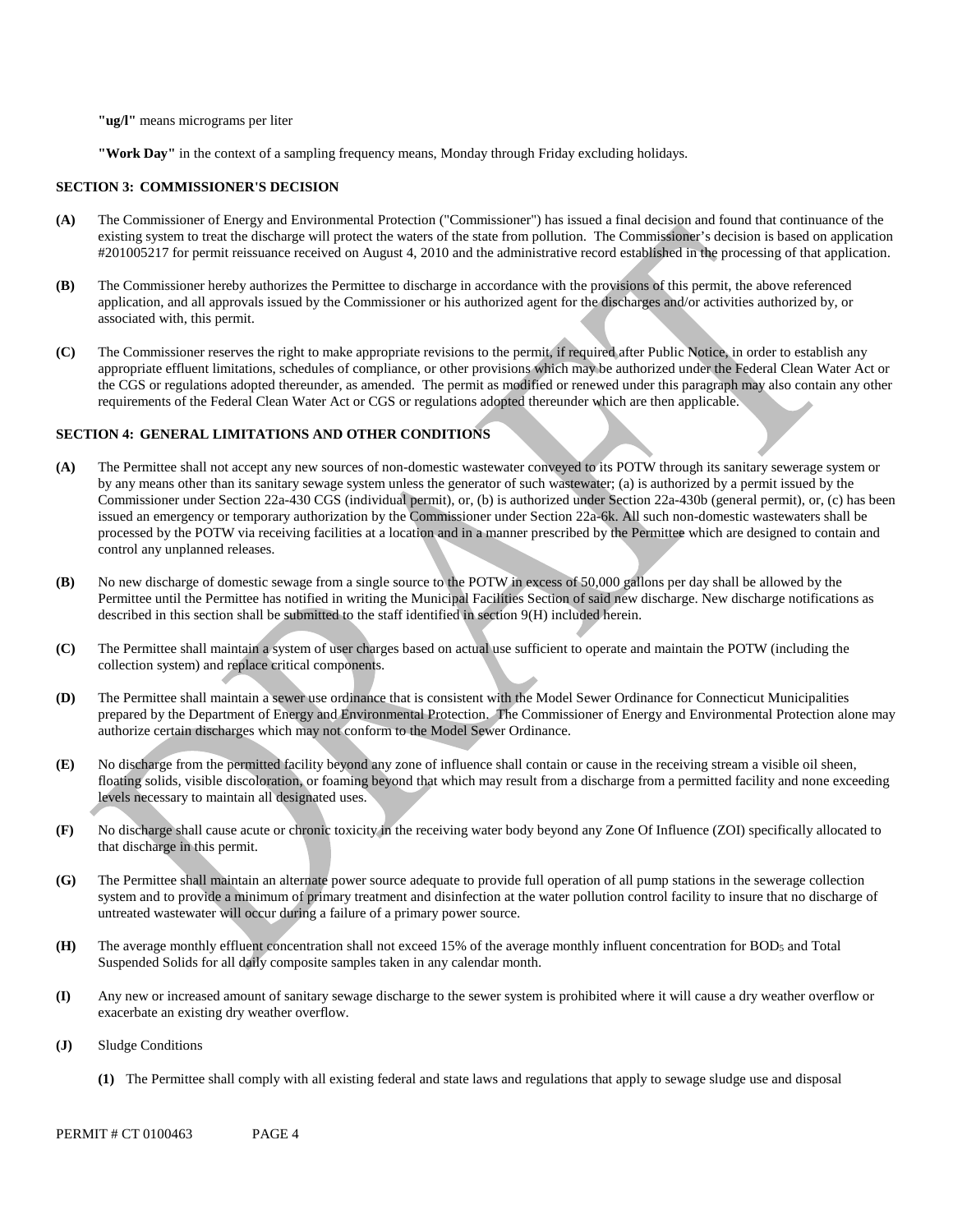practices, including but not limited to 40 CFR Part 503.

- **(2)** If an applicable management practice or numerical limitation for pollutants in sewage sludge more stringent than existing federal and state regulations is promulgated under Section 405(d) of the Clean Water Act (CWA), this permit shall be modified or revoked and reissued to conform to the promulgated regulations.
- **(3)** The Permittee shall give prior notice to the Commissioner of any change(s) planned in the Permittees' sludge use or disposal practice. A change in the Permittees' sludge use or disposal practice may be a cause for modification of the permit.
- **(4)** Testing for inorganic pollutants shall follow "Test Methods for Evaluating Solid Waste, Physical/Chemical Methods", EPA Publication SW-846 as updated and/or revised.
- **(K)** This permit becomes effective on the 1<sup>st</sup> day of the month following the date of signature.
- **(L)** When the arithmetic mean of the average daily flow from the POTW for the previous 180 days exceeds 90% of the design flow rate, the Permittee shall develop and submit within one year, for the review and approval of the Commissioner, a plan to accommodate future increases in flow to the plant. This plan shall include a schedule for completing any recommended improvements and a plan for financing the improvements.
- **(M)** When the arithmetic mean of the average daily BOD5 or TSS loading into the POTW for the previous 180 days exceeds 90% of the design load rate, the Permittee shall develop and submit for the review of the Commissioner within one year, a plan to accommodate future increases in load to the plant. This plan shall include a schedule for completing any recommended improvements and a plan for financing the improvements.
- **(N)** On or before July 31st of each calendar year the main flow meter shall be calibrated by an independent contractor in accordance with the manufacturer's specifications. The actual record of the calibration shall be retained onsite and, upon request, the Permittee shall submit to the Commissioner a copy of that record.
- **(O)** The Permittee shall operate and maintain all processes as installed in accordance with the approved plans and specifications and as outlined in the associated operation and maintenance manual. This includes but is not limited to all preliminary treatment processes, primary treatment processes, recycle pumping processes, anaerobic treatment processes, anoxic treatment processes, aerobic treatment processes, flocculation processes, effluent filtration processes or any other processes necessary for the optimal removal of pollutants. The Permittee shall not bypass or fail to operate any of the aforementioned processes without the written approval of the Commissioner.
- **(P)** The Permittee is hereby authorized to accept septage at the treatment facility; or other locations as approved by the Commissioner.
- **(Q)** The temperature of any discharge shall not increase the temperature of the receiving stream above 85ºF, or, in any case, raise the normal temperature of the receiving stream more than 4ºF.

### **SECTION 5: SPECIFIC EFFLUENT LIMITATIONS AND MONITORING REQUIREMENTS**

- **(A)** The discharge(s) shall not exceed and shall otherwise conform to the specific terms and conditions listed in this permit. The discharge is restricted by, and shall be monitored in accordance with Tables A through G incorporated in this permit as Attachment 1.
- **(B)** The Permittee shall monitor the performance of the treatment process in accordance with the Monthly Operating Report (MOR) incorporated in this permit as Attachment 2.

### **SECTION 6: SAMPLE COLLECTION, HANDLING and ANALYTICAL TECHNIQUES**

- **(A)** Chemical Analysis
	- **(1)** Chemical analyses to determine compliance with effluent limits and conditions established in this permit shall be performed using the methods approved pursuant to the Code of Federal Regulations, Part 136 of Title 40 (40 CFR 136) unless an alternative method has been approved in writing pursuant to 40 CFR 136.4 or as provided in Section 22a-430-3-(j)(7) of the RCSA. Chemicals which do not have methods of analysis defined in 40 CFR 136 or the RCSA shall be analyzed in accordance with methods specified in this permit.
	- **(2)** All metals analyses identified in this permit shall refer to analyses for Total Recoverable Metal, as defined in 40 CFR 136 unless otherwise specified.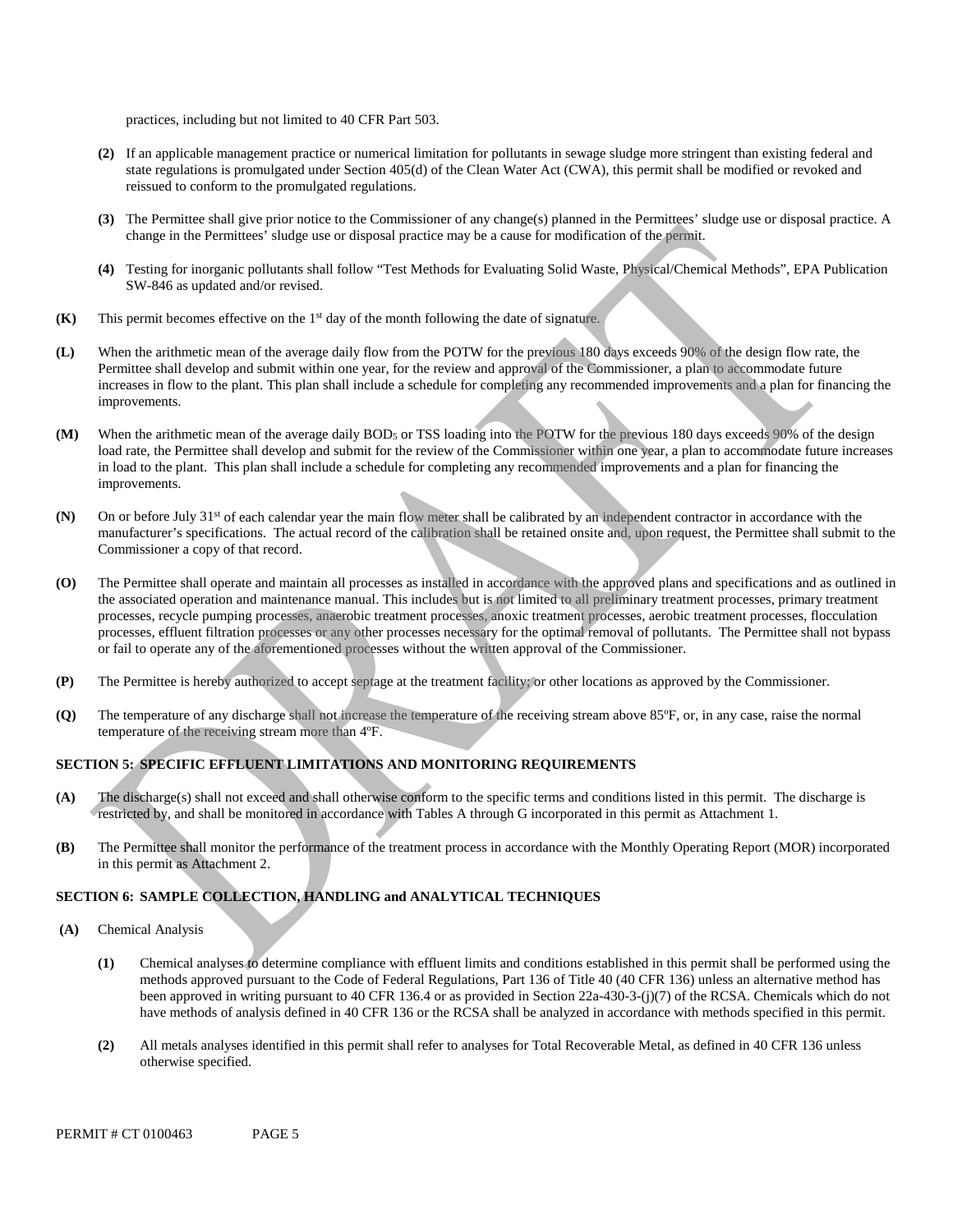- **(3)** Grab samples shall be taken during the period of the day when the peak hourly flow is normally experienced.
- **(4)** Samples collected for bacteriological examination shall be collected between the hours of 11 a.m. and 3 p.m. or at that time of day when the peak hourly flow is normally experienced.
- **(5)** The Minimum Levels specified below represent the concentrations at which quantification must be achieved and verified during the chemical analyses for the parameters identified in Attachment 1, Tables A and C. Analyses for these parameters must include check standards within ten percent of the specified Minimum Level or calibration points equal to or less than the specified Minimum Level.

| <b>Parameter</b>           | Minimum Level           |
|----------------------------|-------------------------|
| Aluminum                   | $0.050 \,\mathrm{mg}/l$ |
| Antimony, Total            | $0.010 \,\mathrm{mg}/l$ |
| Arsenic, Total             | $0.005$ mg/l            |
| Beryllium, Total           | $0.001$ mg/l            |
| Cadmium, Total             | $0.0005$ mg/l           |
| Chlorine, Total Residual   | $0.050$ mg/l            |
| Chromium, Total            | $0.005$ mg/l            |
| Chromium, Total Hexavalent | $0.010$ mg/l            |
| Copper, Total              | $0.005 \text{ mg}$ /l   |
| Cyanide, Total             | $0.010 \text{ mg/l}$    |
| Iron, Total                | $0.040$ mg/l            |
| Lead, Total                | $0.005$ mg/l            |
| Mercury, Total             | $0.0002$ mg/l           |
| Nickel, Total              | $0.005 \text{ mg}/1$    |
| Phosphorus, Total          | $0.10 \text{ mg}/1$     |
| Selenium, Total            | $0.005$ mg/l            |
| Silver, Total              | $0.002 \text{ mg}/1$    |
| Thallium, Total            | $0.005 \text{ mg/l}$    |
| Zinc, Total                | $0.020 \,\mathrm{mg}/l$ |

- **(6)** The value of each parameter for which monitoring is required under this permit shall be reported to the maximum level of accuracy and precision possible consistent with the requirements of this Section of the permit.
- **(7)** Effluent analyses for which quantification was verified during the analysis at or below the minimum levels specified in this Section and which indicate that a parameter was not detected shall be reported as "less than x" where 'x' is the numerical value equivalent to the analytical method detection limit for that analysis.
- **(8)** Results of effluent analyses which indicate that a parameter was not present at a concentration greater than or equal to the Minimum Level specified for that analysis shall be considered equivalent to zero (0.0) for purposes of determining compliance with effluent limitations or conditions specified in this permit.
- **(B)** Acute Aquatic Toxicity Test
	- **(1)** Samples for monitoring of Acute Aquatic Toxicity shall be collected and handled as prescribed in "Methods for Measuring the Acute Toxicity of Effluents and Receiving Waters to Freshwater and Marine Organisms" (EPA-821-R-02-012).
		- **(a)** Composite samples shall be chilled as they are collected. Grab samples shall be chilled immediately following collection. Samples shall be held at  $0 - 6$ °C until Acute Aquatic Toxicity testing is initiated.
		- **(b)** Effluent samples shall not be dechlorinated, filtered, or, modified in any way, prior to testing for Acute Aquatic Toxicity unless specifically approved in writing by the Commissioner for monitoring at this facility. Facilities with effluent dechlorination and/or filtration designed as part of the treatment process are not required to obtain approval from the Commissioner.
		- **(c)** Samples shall be taken at the final effluent for Acute Aquatic Toxicity unless otherwise approved in writing by the Commissioner for monitoring at this facility.
		- **(d)** Chemical analyses of the parameters identified in Attachment 1, Table C shall be conducted on an aliquot of the same sample tested for Acute Aquatic Toxicity.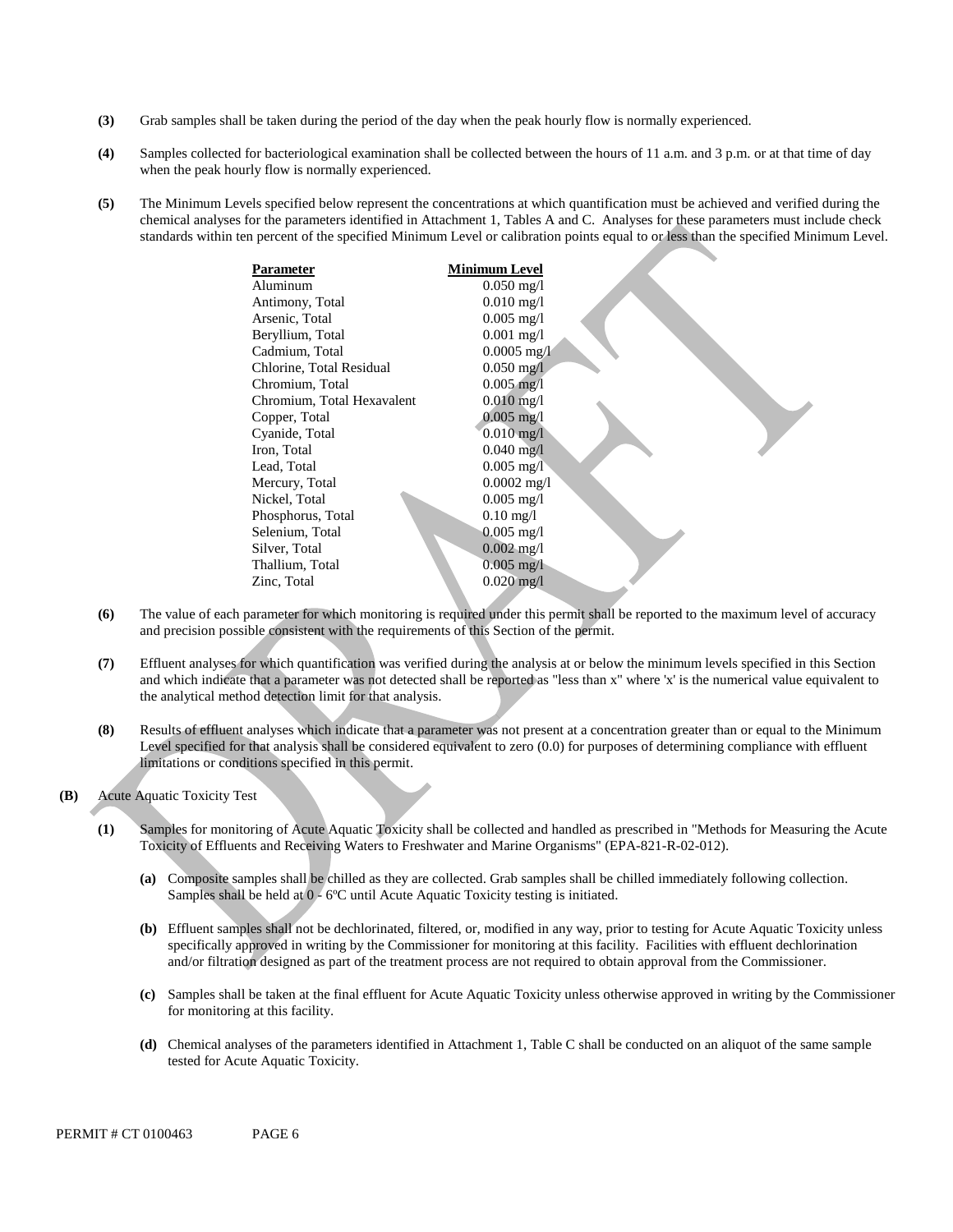- **(i)** At a minimum, pH, specific conductance, total alkalinity, total hardness, and total residual chlorine shall be measured in the effluent sample and, during Acute Aquatic Toxicity tests, in the highest concentration of the test and in the dilution (control) water at the beginning of the test and at test termination. If total residual chlorine is not detected at test initiation, it does not need to be measured at test termination. Dissolved oxygen, pH, and temperature shall be measured in the control and all test concentrations at the beginning of the test, daily thereafter, and at test termination.
- **(e)** Tests for Acute Aquatic Toxicity shall be initiated within 36 hours of sample collection.
- **(2)** Monitoring for Acute Aquatic Toxicity to determine compliance with the permit limit on Acute Aquatic Toxicity (invertebrate) shall be conducted for 48 hours utilizing neonatal (less than 24 hours old) *Daphnia pulex*.
- **(3)** Monitoring for Acute Aquatic Toxicity to determine compliance with the permit limit on Acute Aquatic Toxicity (vertebrate) shall be conducted for 48 hours utilizing larval (1 to 14-day old with no more than 24 hours range in age) *Pimephales promelas*.
- **(4)** Tests for Acute Aquatic Toxicity shall be conducted as prescribed for static non-renewal acute tests in "Methods for measuring the Acute Aquatic Toxicity of Effluents and Receiving Waters to Freshwater and Marine Organisms" (EPA/821-R-02-012), except as specified below.
	- **(a)** For Acute Aquatic Toxicity limits, and for monitoring only conditions, expressed as a NOAEL value, Pass/Fail (single concentration) tests shall be conducted at a specified Critical Test Concentration (CTC) equal to the Aquatic Toxicity limit,  $(100\%$  in the case of monitoring only conditions), as prescribed in Section 22a-430-3(j)(7)(A)(i) of the RCSA.
	- **(b)** Organisms shall not be fed during the tests.
	- (c) Synthetic freshwater prepared with deionized water adjusted to a hardness of  $50±5$  mg/L as CaCO<sub>3</sub> shall be used as dilution water in the tests.
	- **(d)** Copper nitrate shall be used as the reference toxicant.
- **5)** For limits expressed as NOAEL = 100%, compliance shall be demonstrated when the results of a valid pass/fail Acute Aquatic Toxicity Test indicate 90% or greater survival in the effluent sample at the CTC (100%).
- **(C)** Chronic Aquatic Toxicity Test for Freshwater Discharges
	- **(1)** Chronic Aquatic Toxicity testing of the discharge shall be conducted annually during July, August, or September of each year.
	- **(2)** Chronic Aquatic Toxicity testing shall be performed on the discharge in accordance with the test methodology established in "Short-Term Methods for Estimating The Chronic Toxicity of Effluents and Receiving Water to Freshwater Organisms" (EPA-821-R-02 013) as referenced in 40 CFR 136 for *Ceriodaphnia* survival and reproduction and Fathead minnow larval survival and growth.
		- **(a)** Chronic Aquatic Toxicity tests shall utilize a minimum of five effluent dilutions prepared using a dilution factor of 0.5 (100% effluent, 50% effluent, 25% effluent, 12.5% effluent, 6.25% effluent).
		- **(b)** Pequabuck River water collected immediately upstream of the area influenced by the discharge shall be used as control (0% effluent) and dilution water in the toxicity tests.
		- **(c)** A laboratory water control consisting of synthetic freshwater prepared in accordance with EPA-821-R-02-013 at a hardness of 50±5 mg/l shall be used as an additional control (0% effluent) in the toxicity tests.
		- **(d)** Daily composite samples of the discharge (final effluent following disinfection) and grab samples of the Pequabuck River, for use as site water control and dilution water, shall be collected on day 0 for test solution renewal on day 1 and day 2 of the test; day 2, for test solution renewal on day 3 and day 4 of the test; and day 4, for test solution renewal for the remainder of the test. Samples shall not be pH or hardness adjusted, or chemically altered in any way.
	- **(3)** All samples of the discharge and Pequabuck River water used in the Chronic Aquatic Toxicity test shall, at a minimum, be analyzed and results reported in accordance with the provisions listed in Section  $6(A)$  of this permit for the parameters listed in Attachment 1, Table C included herein, excluding Acute Aquatic Toxicity organism testing.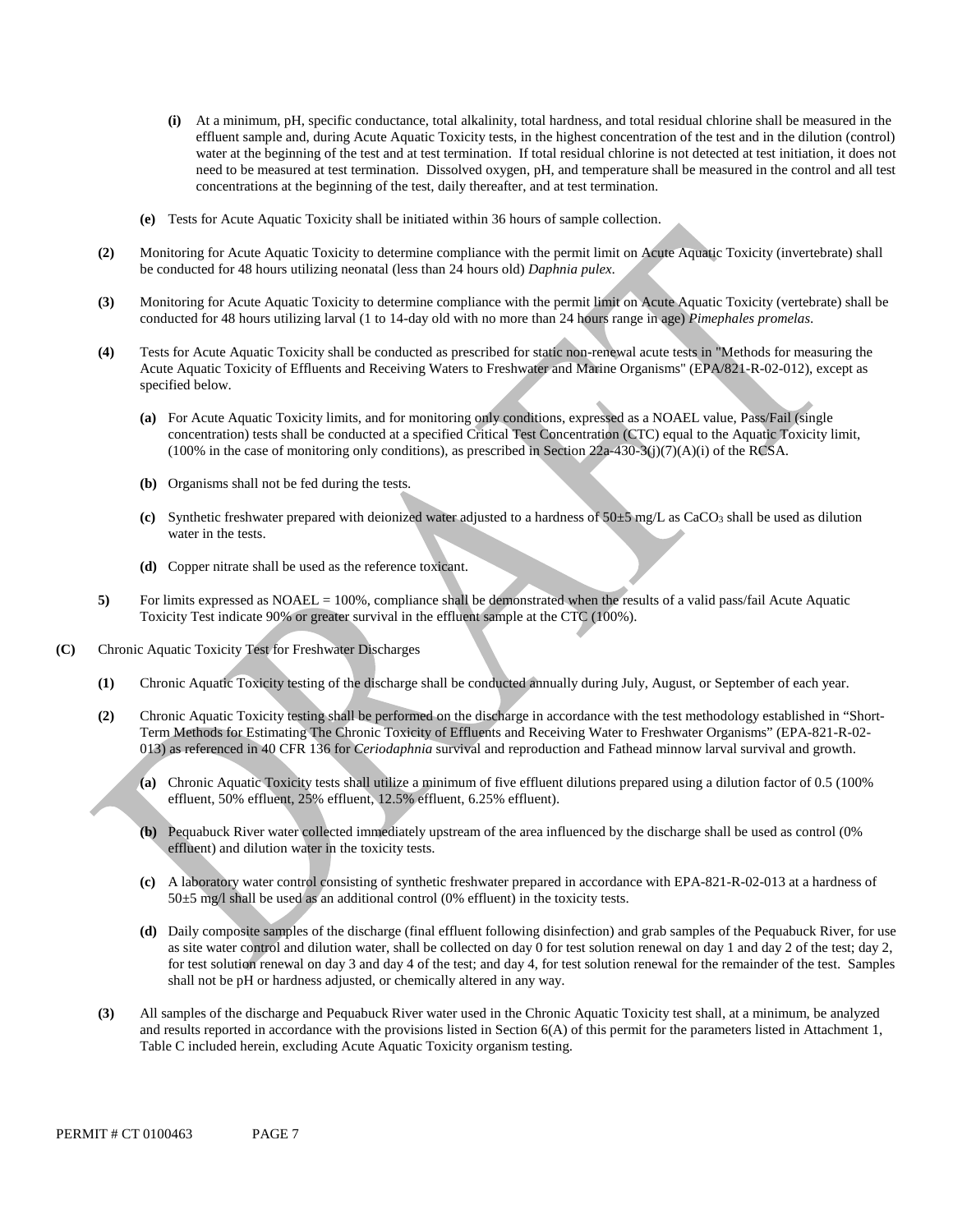#### **SECTION 7: RECORDING AND REPORTING REQUIREMENTS**

**(A)** The results of chemical analyses and any aquatic toxicity test required above in Section 5 and the referenced Attachment 1 shall be entered on the Discharge Monitoring Report (DMR) and reported to the Bureau of Water Protection and Land Reuse. The report shall also include a detailed explanation of any violations of the limitations specified. The DMR must be received at the following address by the 15<sup>th</sup> day of the month following the month in which samples are collected.

> ATTN: Municipal Wastewater Monitoring Coordinator Connecticut Department of Energy and Environmental Protection Bureau of Water Protection and Land Reuse, Planning and Standards Division 79 Elm Street Hartford, Connecticut 06106-5127

- **(1)** For composite samples, from other than automatic samplers, the instantaneous flow and the time of each aliquot sample collection shall be recorded and maintained at the POTW.
- **(B)** Complete and accurate test data, including percent survival of test organisms in each replicate test chamber, LC<sub>50</sub> values and 95% confidence intervals for definitive test protocols, and all supporting chemical/physical measurements performed in association with any aquatic toxicity test, shall be entered on the Aquatic Toxicity Monitoring Report form (ATMR) and sent to the Bureau of Water Protection and Land Reuse at the address specified above in Section 7 (A) of this permit by the  $15<sup>th</sup>$  day of the month following the month in which samples are collected.
- **(C)** The results of the process monitoring required above in Section 5 shall be entered on the Monthly Operating Report (MOR) form, included herein as Attachment 2, and reported to the Bureau of Water Protection and Land Reuse. The MOR report shall also be accompanied by a detailed explanation of any violations of the limitations specified. The MOR, must be received at the address specified above in Section 7 (A) of this permit by the 15th day of the month following the month in which the data and samples are collected.
- **(D)** A complete and thorough report of the results of the chronic toxicity monitoring outlined in Section 6(C) shall be prepared as outlined in Section 10 of EPA-821-R-02-013 and submitted to the Department for review on or before December 31 of each calendar year to the address specified above in Section 7 (A) of this permit.
- **(E)** NetDMR Reporting Requirements
	- **(1)** Unless otherwise approved in writing by the Commissioner, no later than one-hundred and twenty (120) days after the issuance of this permit, the Permittee shall begin reporting to the Department electronically using NetDMR, a web-based tool that allows Permittees to electronically submit discharge monitoring reports (DMRs) and other required reports through a secure internet connection. Specific requirements regarding subscription to NetDMR and submittal of data and reports in hard copy form and for submittal using NetDMR are described below:
		- (a) NetDMR Subscriber Agreement

On or before fifteen (15) days after the issuance of this permit, the Permittee and/or the person authorized to sign the Permittee's discharge monitoring reports ("Signatory Authority") as described in RCSA Section 22a-430-3(b)(2) shall contact the Department and initiate the subscription process for electronic submission of Discharge Monitoring Report (DMR) information. On or before ninety (90) days after issuance of this permit the Permittee shall submit a signed and notarized copy of the *Connecticut DEP NetDMR Subscriber Agreement* to the Department*.* 

(b) Submittal of Reports Using NetDMR

Unless otherwise approved by the Commissioner, on or before one-hundred and twenty (120) days after issuance of this permit, the Permittee and/or the Signatory Authority shall electronically submit DMRs and reports required under this permit to the Department using NetDMR in satisfaction of the DMR submission requirement of this permit. DMRs shall be submitted electronically to the Department no later than the 15th day of the month following the completed reporting period.

(c) Submittal of NetDMR Opt-Out Requests

If the Permittee is able to demonstrate a reasonable basis, such as technical or administrative infeasibility, that precludes the use of NetDMR for electronically submitting DMRs and reports, the Commissioner may approve the submission of DMRs and other required reports in hard copy form ("opt-out request"). Opt-out requests must be submitted in writing to the Department for written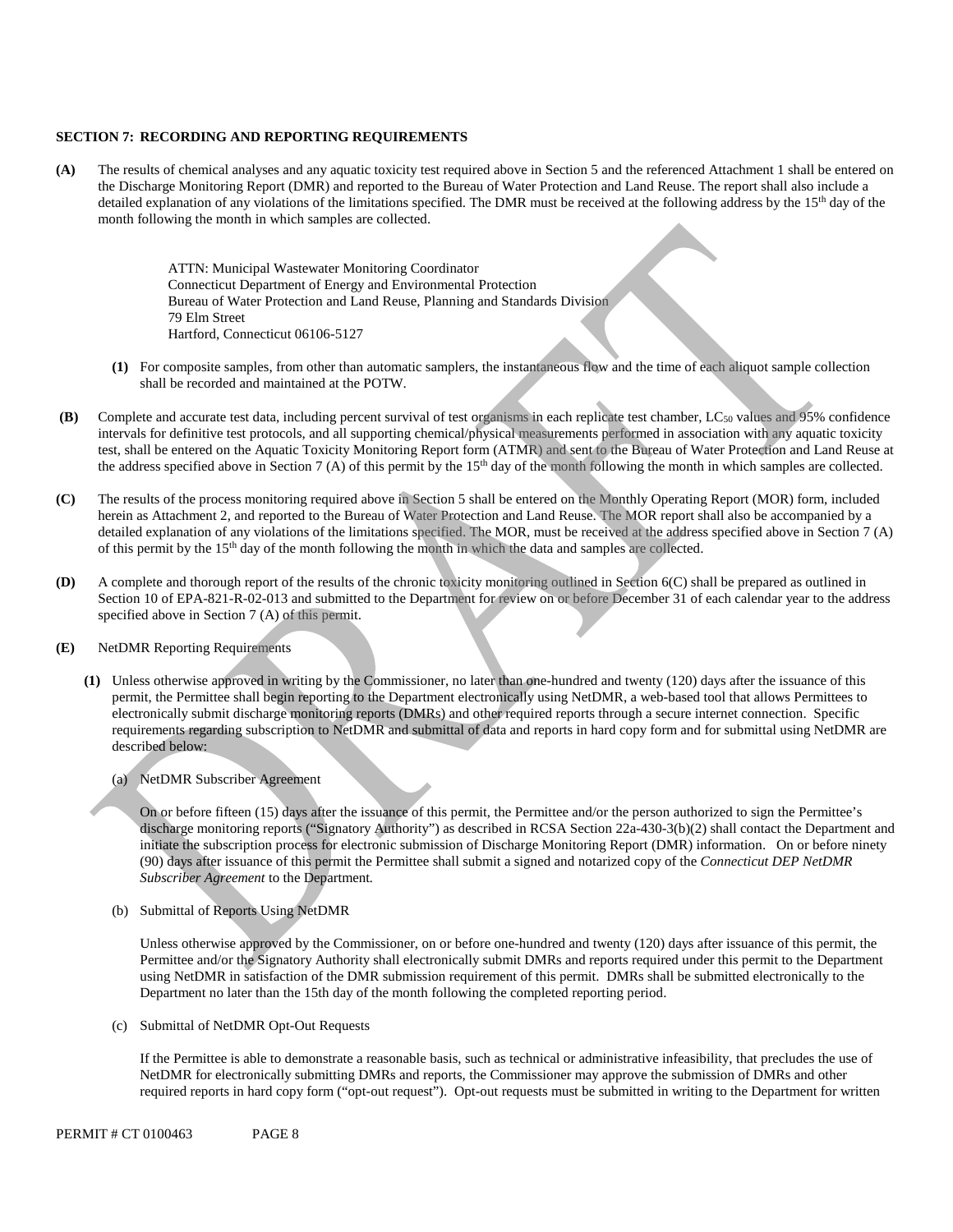and shall thereupon expire. At such time, DMRs and reports shall be submitted electronically to the Department using NetDMR approval on or before fifteen (15) days prior to the date a Permittee would be required under this permit to begin filing DMRs and other reports using NetDMR. This demonstration shall be valid for twelve (12) months from the date of the Department's approval unless the Permittee submits a renewed opt-out request and such request is approved by the Department.

All opt-out requests and requests for the NetDMR subscriber form should be sent to the following address:

Attn: NetDMR Coordinator Connecticut Department of Energy and Environmental Protection Water Permitting and Enforcement Division  $-2<sup>nd</sup>$  Floor 79 Elm Street Hartford, CT 06106-5127

### **SECTION 8: RECORDING AND REPORTING OF VIOLATIONS, ADDITIONAL TESTING REQUIREMENTS, BYPASSES, MECHANICAL FAILURES, AND MONITORING EQUIPMENT FAILURES**

- **(A)** If any Acute Aquatic Toxicity sample analysis indicates that an Aquatic toxicity effluent limitation has been exceeded, or that the test was invalid, an additional sample of the effluent shall be collected and tested for Acute Aquatic Toxicity and associated chemical parameters, as described above in Section 5 and Section 6, and the results reported to the Bureau of Water Protection and Land Reuse (Attn: Aquatic Toxicity) via the ATMR form (see Section 7 (B)) within 30 days of the previous test. These test results shall also be reported on the next month's DMR report pursuant to Section 7 (A). The results of all toxicity tests and associated chemical parameters, valid and invalid, shall be reported.
- **(B)** If any two consecutive Acute Aquatic Toxicity test results or any three Acute Aquatic Toxicity test results in a twelve month period indicates that the Acute Aquatic Toxicity limit has been exceeded, the Permittee shall immediately take all reasonable steps to eliminate toxicity wherever possible and shall submit a report, to the Bureau of Water Protection and Land Reuse (Attn: Aquatic Toxicity), for the review and written approval of the Commissioner in accordance with Section 22a-430-3(j)(10)(c) of the RCSA describing proposed steps to eliminate the toxic impact of the discharge on the receiving water body. Such a report shall include a proposed time schedule to accomplish toxicity reduction and the Permittee shall comply with any schedule approved by the Commissioner.
- **(C)** Section 22a-430-3(k) of the RCSA shall apply in all instances of bypass including a bypass of the treatment plant or a component of the sewage collection system planned during required maintenance. The Department of Energy and Environmental Protection, Bureau of Water Protection and Land Reuse, Planning and Standards Division, Municipal Facilities Section (860) 424-3704, the Department of Public Health, Water Supply Section (860) 509-7333 and Recreation Section (860) 509-7297, and the local Director of Health shall be notified within 2 hours of the Permittee learning of the event by telephone during normal business hours. If the discharge or bypass occurs outside normal working hours (8:30 a.m. to 4:30 p.m. Monday through Friday), notification shall be made within 2 hours of the Permittee learning of the event to the Emergency Response Unit at (860) 424-3338 and the Department of Public Health at (860) 509-8000. A written report shall be submitted to the Department of Energy and Environmental Protection, Bureau of Water Protection and Land Reuse, Planning and Standards Division, Municipal Facilities Section within five days of the Permittee learning of each occurrence, or potential occurrence, of a discharge or bypass of untreated or partially treated sewage.

The written report shall contain:

- **(i)** The nature and cause of the bypass, permit violation, treatment component failure, and/or equipment failure,
- **(ii)** the time the incident occurred and the anticipated time which it is expected to continue or, if the condition has been corrected, the duration,
- **(iii)** the estimated volume of the bypass or discharge of partially treated or raw sewage,
- **(iv)** the steps being taken to reduce or minimize the effect on the receiving waters, and
- **(v)** the steps that will be taken to prevent reoccurrence of the condition in the future.
- **(D)** Section 22a-430-3(j) 11 (D) of the RCSA shall apply in the event of any noncompliance with a maximum daily limit and/or any noncompliance that is greater than two times any permit limit. The Permittee shall notify in the same manner as in paragraph C of this Section, the Department of Energy and Environmental Protection, Bureau of Water Protection and Land Reuse Planning and Standards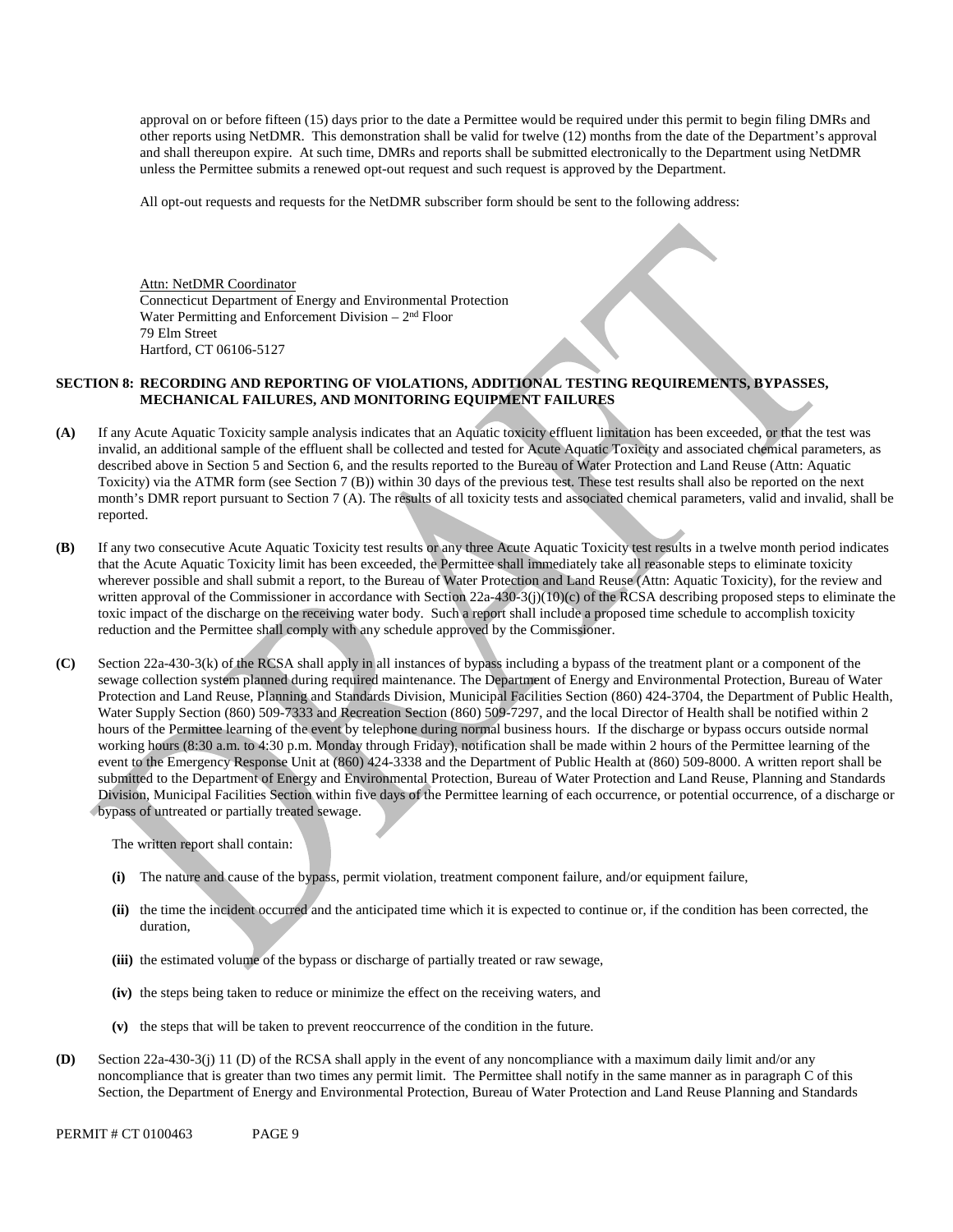Division, Municipal Facilities Section except, if the noncompliance occurs outside normal working hours (8:30 a.m. to 4:30 p.m. Monday through Friday) the Permittee may wait to make the verbal report until 10:30 am of the next business day after learning of the noncompliance.

- **(E)** Section 22a-430-3(j) 8 of the RCSA shall apply in all instances of monitoring equipment failures that prevent meeting the requirements in this permit. In the event of any such failure of the monitoring equipment including, but not limited to, loss of refrigeration for an autosampler or lab refrigerator or loss of flow proportion sampling ability, the Permittee shall notify in the same manner as in paragraph C of this Section, the Department of Energy and Environmental Protection, Bureau of Water Protection and Land Reuse, Planning and Standards Division, Municipal Facilities Section except, if the failure occurs outside normal working hours (8:30 a.m. to 4:30 p.m. Monday through Friday) the Permittee may wait to make the verbal report until 10:30 am of the next business day after learning of the failure.
- **(F)** In addition to the reporting requirements contained in Section 22a-430-3(i), (j), and (k) of the Regulations of Connecticut State Agencies, the Permittee shall notify in the same manner as in paragraph C of this Section, the Department of Energy and Environmental Protection, Bureau of Water Protection and Land Reuse, Planning and Standards Division, Municipal Facilities Section concerning the failure of any major component of the treatment facilities which the Permittee may have reason to believe would result in an effluent violation.

### **SECTION 9: COMPLIANCE SCHEDULES**

- **(A)** The Permittee shall achieve the final water quality-based effluent limits for phosphorus for DSN 001-1 established in Section 5 of this permit, in accordance with the following:
	- **(1)** On or before 120 days after the date of issuance of this permit the Permittee shall retain one or more qualified consultants acceptable to the Commissioner to prepare the documents and implement or oversee the actions required by this permit and shall, by that date, notify the Commissioner in writing of the identity of such consultant(s). The municipality shall retain one or more qualified consultants acceptable to the Commissioner until this permit is fully complied with, and, within ten days after retaining any consultant other than the one originally identified under this paragraph, the municipality shall notify the Commissioner in writing of the identity of such other consultant. The consultant(s) retained shall be a qualified professional engineer licensed to practice in Connecticut. The Permittee shall submit to the Commissioner a description of a consultant's education, experience and training which is relevant to the work required by this permit within ten days after a request for such a description. Nothing in this paragraph shall preclude the Commissioner from finding a previously acceptable consultant unacceptable.
	- **(2)** On or before 270 days after the date of issuance of this permit, the Permittee shall submit for the Commissioner's review and written approval a comprehensive and thorough engineering report which describes and evaluates alternative actions which may be taken by Permittee to achieve compliance with the Phosphorus limitations in Section 5 of this permit. Such report shall:
		- **(a)** List all permits and approvals required for each alternative, including but not limited to any permits required under Sections 22a-32, 22a-42a, 22a-342, 22a-361, 22a-368 or 22a-430 of the CGS,
		- **(b)** Propose a preferred alternative or combination of alternatives with supporting justification therefore,
		- **(c)** State in detail the most expeditious schedule for performing each alternative, and
		- **(d)** Propose a detailed program and schedule to perform all actions required to implement the preferred alternative, including but not limited to a schedule for submission of engineering plans and specifications for any new equipment, the start and completion of any construction activities and applying for and obtaining all permits and approvals required for such actions.
	- **(3)** Unless another deadline is specified in writing by the Commissioner, on or before 150 days after approval of the engineering report, the Permittee shall (1) submit for the Commissioner's review and written approval, contract plans and specifications for the approved remedial actions, a revised list of all permits and approvals required for such actions and a revised schedule for applying for and obtaining such permits and approvals; and (2) submit applications for all permits and approvals required under Sections 22a-430 and 22a-416 of the CGS. The Permittee shall obtain all required permits and approvals.
- **(B)** The Permittee shall achieve the final water quality-based effluent limits for Escherichia coli for DSN 001-1 established in Section 5 of this permit, in accordance with the following:
	- (1) On or before 300 days after the date of issuance of this permit, the Permittee shall submit for the Commissioner's review and written approval a comprehensive and thorough report which describes the actions to be taken by the Permittee necessary to achieve compliance with the requirements in Table A of this permit for Escherichia coli. Such report shall include a schedule for implementation of such actions not to exceed 730 days after the date of issuance of this permit.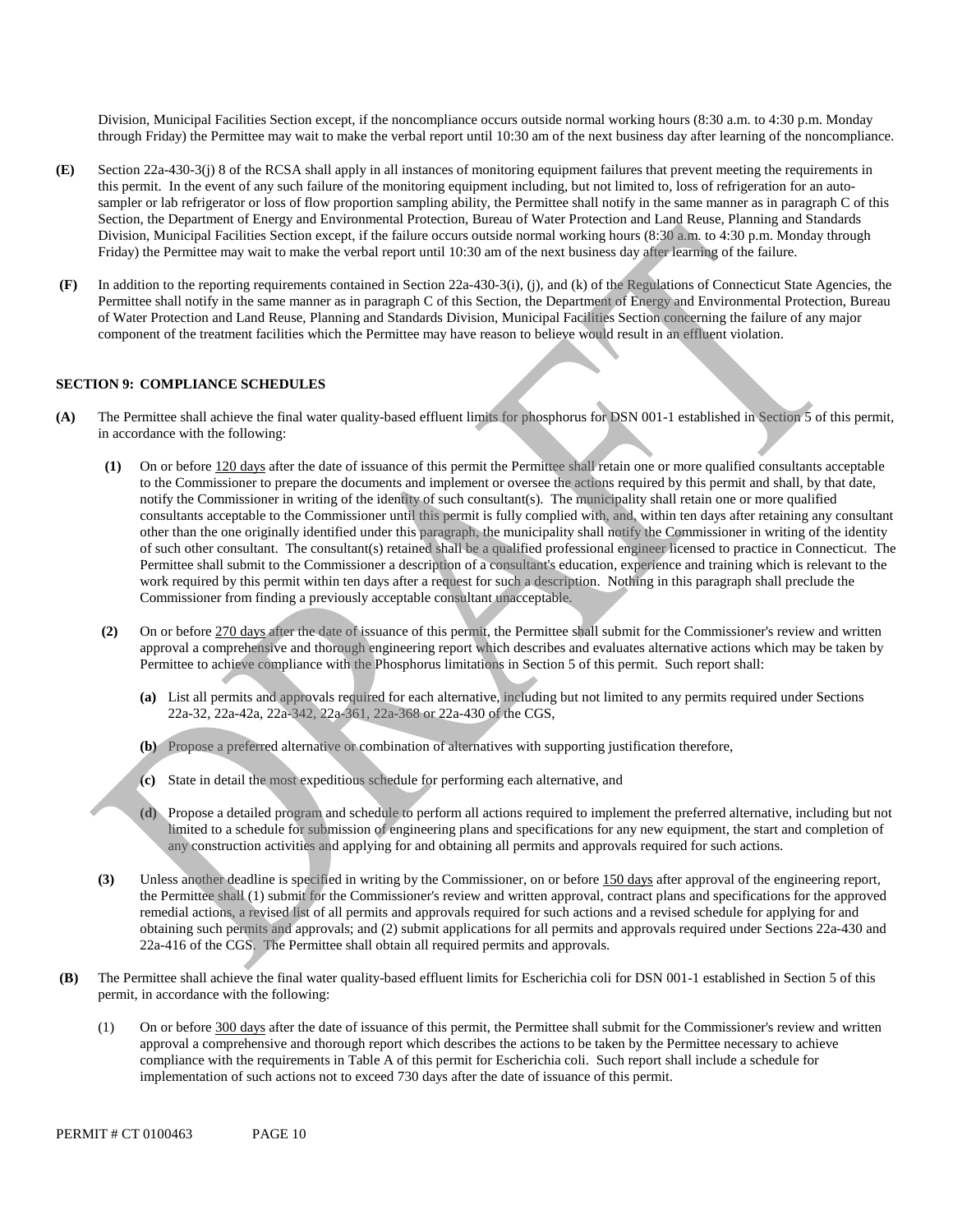- (2) In accordance with the schedule approved in writing by the Commissioner, but in no event later than 730 days after the date of issuance of this permit, the Permittee shall perform the actions approved in writing by the Commissioner necessary to comply with the requirements in Table A of this permit for Escherichia coli. Within fifteen days after completing such actions, the Permittee shall certify to the Commissioner in writing that the actions have been completed as approved by the Commissioner.
- **(C)** The Permittee shall perform the approved actions in accordance with the approved schedule(s), but in no event shall the approved actions be completed later than 1,095 days after the date of issuance of this permit for compliance with the phosphorus limits, and 730 days for compliance with Escherichia coli limits. Within fifteen days after completing such actions, the Permittee shall certify to the Commissioner in writing that the actions have been completed as approved.
- **(D)** The Permittee shall use best efforts to submit to the Commissioner all documents required by this Section of the permit in a complete and approvable form. If the Commissioner notified the Permittee that any document or other action is deficient, and does not approve it with conditions or modifications, it is deemed disapproved, and the Permittee shall correct the deficiencies and resubmit it within the time specified by the Commissioner or, if no time is specified by the Commissioner, within thirty days of the Commissioner's notice of deficiencies. In approving any document or other action under this Compliance Schedule, the Commissioner may approve the document or other action as submitted or performed or with such conditions or modifications as the Commissioner deems necessary to carry out the purposes of this Section of the permit. Nothing in this paragraph shall excuse noncompliance or delay.
- **(E)** Dates. The date of submission to the Commissioner of any document required by this section of the permit shall be the date such document is received by the Commissioner. The date of any notice by the Commissioner under this section of the permit, including but not limited to notice of approval or disapproval of any document or other action, shall be the date such notice is personally delivered or the date three days after it is mailed by the Commissioner, whichever is earlier. Except as otherwise specified in this permit, the word "day" as used in this Section of the permit means calendar day. Any document or action which is required by this Section only of the permit, to be submitted, or performed, by a date which falls on, Saturday, Sunday, or, a Connecticut or federal holiday, shall be submitted or performed on or before the next day which is not a Saturday, Sunday, or Connecticut or federal holiday.
- **(F)** Notification of noncompliance. In the event that the Permittee becomes aware that it did not or may not comply, or did not or may not comply on time, with any requirement of this Section of the permit or of any document required hereunder, the Permittee shall immediately notify the Commissioner and shall take all reasonable steps to ensure that any noncompliance or delay is avoided or, if unavoidable, is minimized to the greatest extent possible. In so notifying the Commissioner, the Permittee shall state in writing the reasons for the noncompliance or delay and propose, for the review and written approval of the Commissioner, dates by which compliance will be achiev ed, and the Permittee shall comply with any dates which may be approved in writing by the Commissioner. Notification by the Permittee sha ll not excuse noncompliance or delay, and the Commissioner's approval of any compliance dates proposed shall not excuse noncompliance or delay unless specifically so stated by the Commissioner in writing.
- **(G)** Notice to Commissioner of changes. Within fifteen days of the date the Permittee becomes aware of a change in any information submitted to the Commissioner under this Section of the permit, or that any such information was inaccurate or misleading or that any relevant information was omitted, the Permittee shall submit the correct or omitted information to the Commissioner.
- **(H)** Submission of documents. Any document, other than a DMR, ATMR or MOR required to be submitted to the Commissioner under this Section of the permit shall, unless otherwise specified in writing by the Commissioner, be directed to:

Ivonne Hall, Sanitary Engineer 3 Department of Energy and Environmental Protection Bureau of Water Protection and Land Reuse, Planning and Standards Division 79 Elm Street Hartford, Connecticut 06106-5127

This permit is hereby issued on

Betsey Wingfield Bureau Chief Bureau of Water Protection and Land Reuse

\_\_\_\_\_\_\_\_\_\_\_\_\_\_\_\_\_\_\_\_\_\_\_\_\_\_\_\_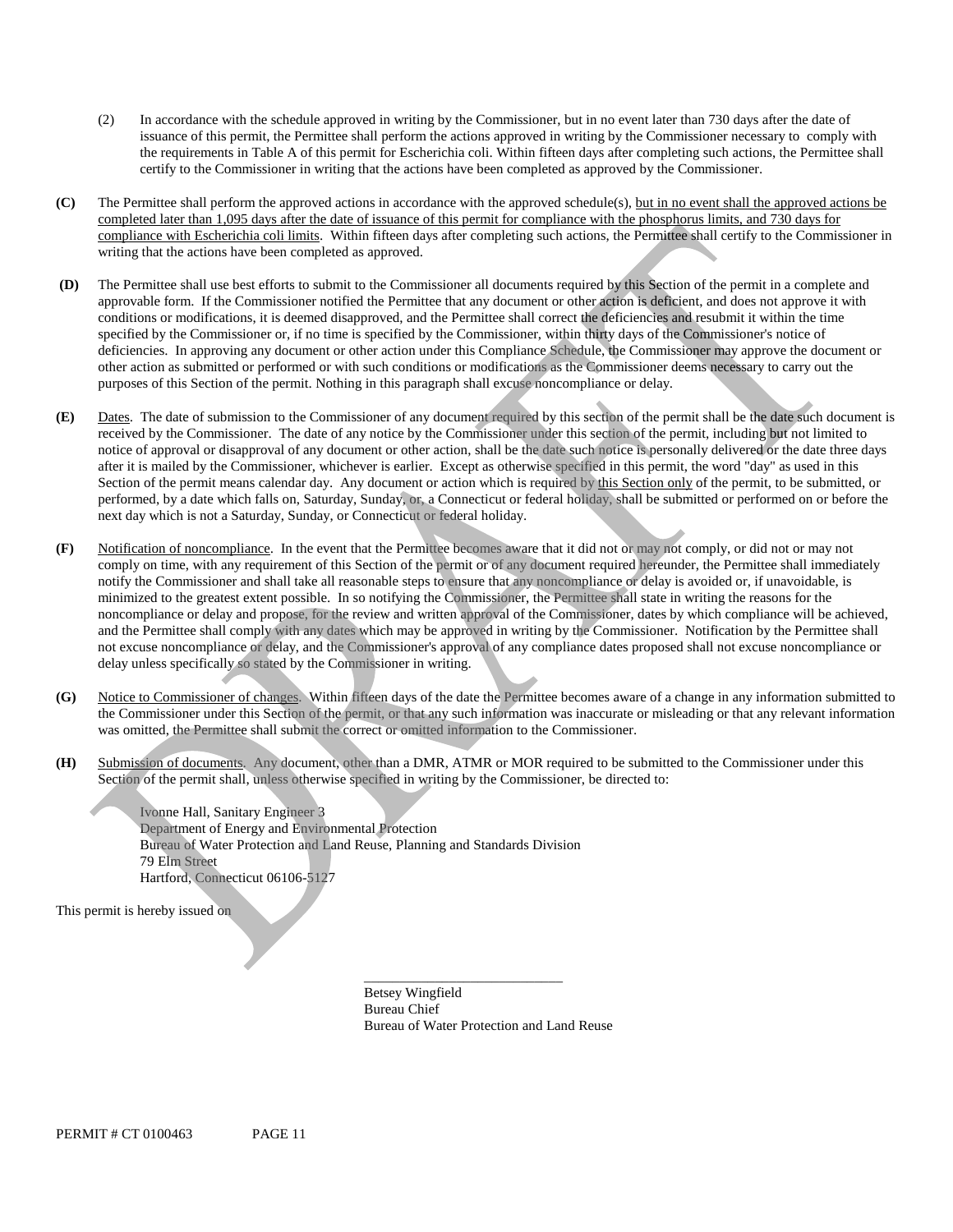## ATTACHMENT 1

Tables A through G

PERMIT # CT 0100463 PAGE 12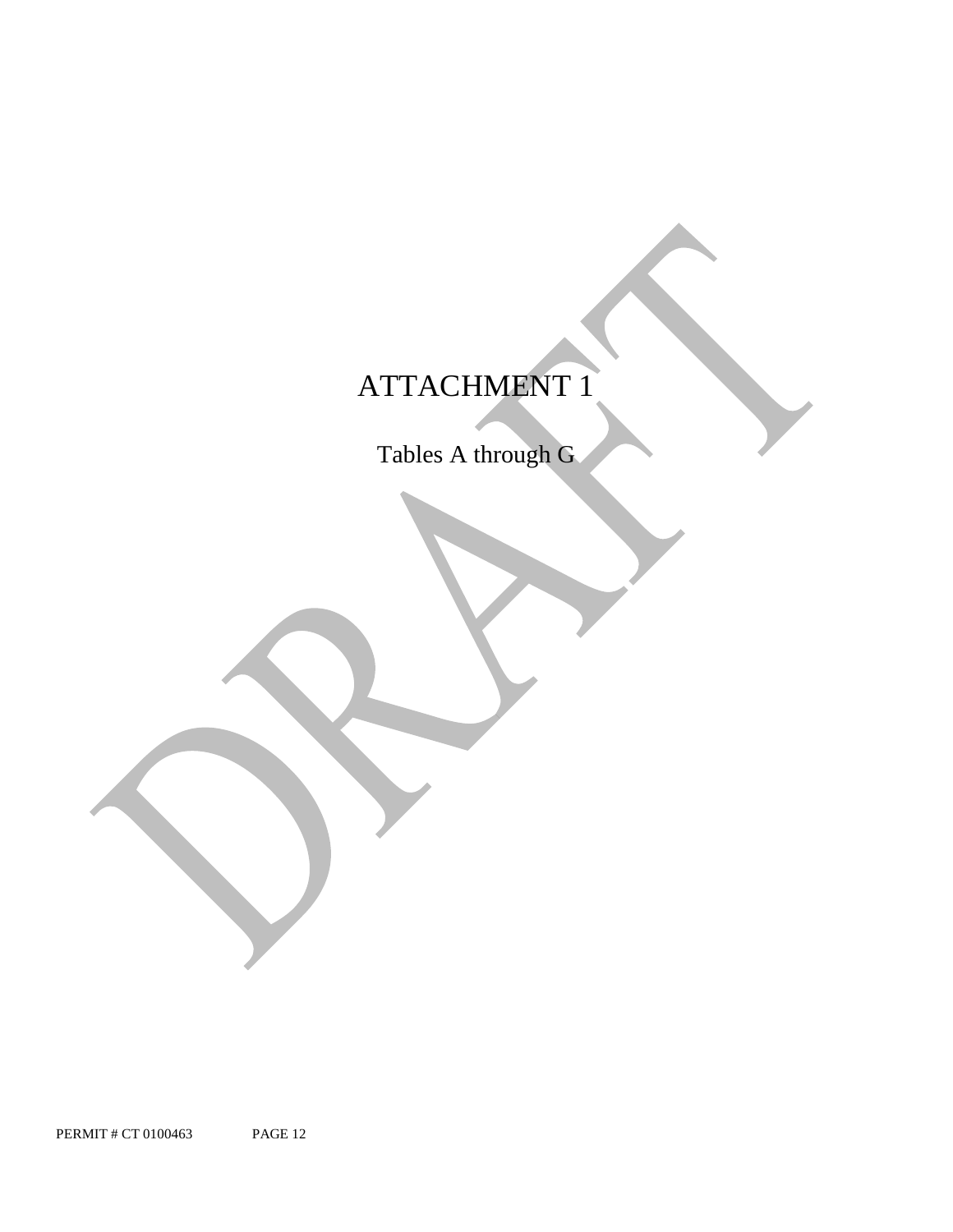### **TABLE A**

| Discharge Serial Number (DSN): 001-1                                                                                                                   |                       |                                               |                                         |                                   |                                            | Monitoring Location: 1                                                    |                                           |                              |                              |                                                                |
|--------------------------------------------------------------------------------------------------------------------------------------------------------|-----------------------|-----------------------------------------------|-----------------------------------------|-----------------------------------|--------------------------------------------|---------------------------------------------------------------------------|-------------------------------------------|------------------------------|------------------------------|----------------------------------------------------------------|
| <b>Wastewater Description: Sanitary Sewage</b>                                                                                                         |                       |                                               |                                         |                                   |                                            |                                                                           |                                           |                              |                              |                                                                |
| Monitoring Location Description: Final Effluent                                                                                                        |                       |                                               |                                         |                                   |                                            |                                                                           |                                           |                              |                              |                                                                |
| Allocated Zone of Influence (ZOI): 0.9 cfs                                                                                                             |                       |                                               |                                         |                                   | In-stream Waste Concentration (IWC): 75.1% |                                                                           |                                           |                              |                              |                                                                |
|                                                                                                                                                        |                       |                                               |                                         | <b>FLOW/TIME BASED MONITORING</b> |                                            |                                                                           | <b>INSTANTANEOUS</b><br><b>MONITORING</b> |                              | <b>REPORT</b><br><b>FORM</b> | <b>Minimum</b><br>Level<br><b>Analysis</b><br>See<br>Section 6 |
| <b>PARAMETER</b>                                                                                                                                       | <b>Units</b>          | Average<br><b>Monthly</b><br>Limit            | <b>Maximum</b><br><b>Daily</b><br>Limit | <b>Sample</b><br>Freq.            | <b>Sample</b><br>type                      | <b>Instantaneous</b><br>Limit or<br><b>Required</b><br>Range <sup>3</sup> | <b>Sample</b><br>Freq.                    | <b>Sample</b><br><b>Type</b> |                              |                                                                |
| Alkalinity                                                                                                                                             | mg/l                  | NA                                            | <b>NA</b>                               | NR                                | <b>NA</b>                                  | $-----1$                                                                  | Monthly                                   | Grab                         | <b>MOR</b>                   |                                                                |
| Biochemical Oxygen Demand $(5 \text{ day})^1$ , See remark E<br>May 1st through October 31st<br>November 1st through April 30th                        | mg/l                  | 20<br>30                                      | 33<br>50                                | 2/Week                            | Daily Composite                            | NA                                                                        | <b>NR</b>                                 | <b>NA</b>                    | <b>DMR/MOR</b>               |                                                                |
| Copper, Total                                                                                                                                          | kg/d                  | 0.123                                         | 0.227                                   | Weekly                            | Daily Composite                            | <b>NA</b>                                                                 | NA                                        | <b>NA</b>                    | <b>DMR/MOR</b>               | $\ast$                                                         |
| Copper, Total                                                                                                                                          | mg/l                  | $-----1$                                      | ------                                  | Weekly                            | Daily Composite                            | NA                                                                        | <b>NA</b>                                 | <b>NA</b>                    | <b>MOR</b>                   | $\ast$                                                         |
| Fecal coliform April 1st through October 31st 4                                                                                                        | Colonies<br>per100 ml | <b>NA</b>                                     | NA                                      | NR                                | NA                                         | see remarks B<br>and C below                                              | 2/Week                                    | Grab                         | <b>DMR/MOR</b>               |                                                                |
| Escherichia coli April 1 <sup>st</sup> through October 31 <sup>st 5</sup> see remark<br>D below                                                        | Colonies<br>per100 ml | <b>NA</b>                                     | NA                                      | <b>NR</b>                         | NA                                         | 410                                                                       | $2$ /Week                                 | Grab                         | <b>DMR/MOR</b>               |                                                                |
| Flow, Average Daily                                                                                                                                    | <b>MGD</b>            | ------                                        | ------                                  | $\mbox{Continuous}^2$             | Average Daily<br>Flow                      | NA                                                                        | NR                                        | <b>NA</b>                    | <b>DMR/MOR</b>               |                                                                |
| Nitrogen, Ammonia (total as N)<br>January and February<br>March and April<br>May<br>June<br>July through September<br>October<br>November and December | mg/l                  | 6.0<br>9.0<br>8.0<br>4.0<br>2.5<br>4.0<br>5.0 | $- - - - - -$                           | 2/Week                            | Daily Composite                            | <b>NA</b>                                                                 | NR                                        | <b>NA</b>                    | <b>DMR/MOR</b>               |                                                                |
| Nitrogen, Nitrate (total as N)                                                                                                                         | mg/l                  | NA                                            | $- - - - - -$                           | Monthly                           | Daily Composite                            | NA                                                                        | NR                                        | <b>NA</b>                    | <b>MOR</b>                   |                                                                |
| Nitrogen, Nitrite (total as N)                                                                                                                         | mg/1                  | NA                                            | ------                                  | Monthly                           | Daily Composite                            | NA                                                                        | <b>NR</b>                                 | <b>NA</b>                    | <b>MOR</b>                   |                                                                |
| Nitrogen, Total Kjeldahl                                                                                                                               | mg/1                  | NA                                            | ------                                  | Monthly                           | Daily Composite                            | NA                                                                        | NR                                        | <b>NA</b>                    | <b>MOR</b>                   |                                                                |
| Nitrogen, Total                                                                                                                                        | mg/1                  | <b>NA</b>                                     | $-----$                                 | Monthly                           | Daily Composite                            | <b>NA</b>                                                                 | NR                                        | NA.                          | <b>MOR</b>                   |                                                                |
|                                                                                                                                                        |                       |                                               |                                         |                                   |                                            |                                                                           |                                           |                              |                              |                                                                |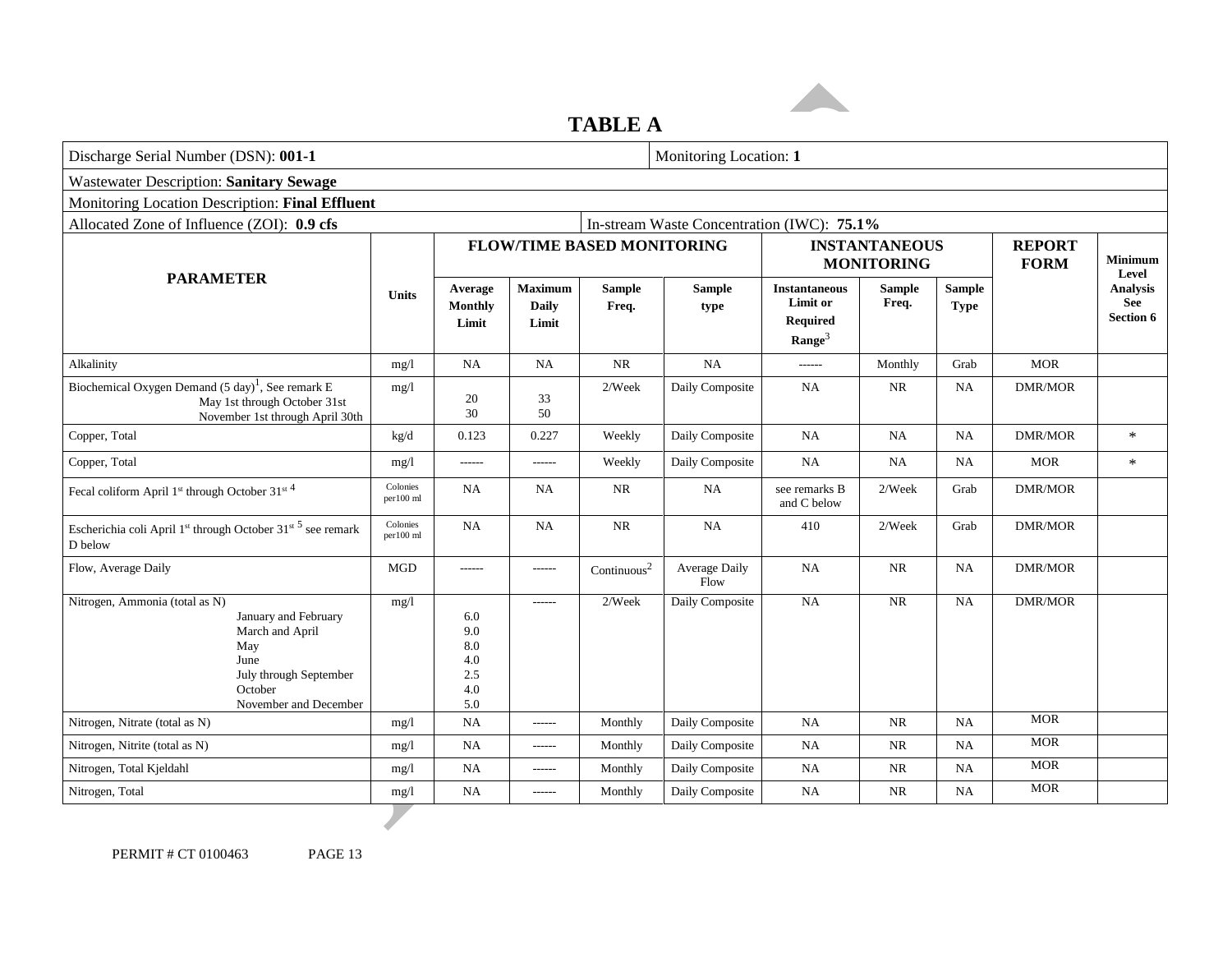| Nitrogen, Total                                                                                                                          | lbs/day                   | <b>NA</b>         | ------         | Monthly           | Daily Composite | <b>NA</b>     | <b>NR</b>           | NA        | <b>MOR</b>     |               |
|------------------------------------------------------------------------------------------------------------------------------------------|---------------------------|-------------------|----------------|-------------------|-----------------|---------------|---------------------|-----------|----------------|---------------|
| Oxygen, Dissolved                                                                                                                        | mg/1                      | <b>NA</b>         | NA             | NR                | <b>NA</b>       | $\geq 7.0$    | <b>Work Day</b>     | Grab      | <b>DMR/MOR</b> |               |
| pH                                                                                                                                       | S.U.                      | <b>NA</b>         | <b>NA</b>      | <b>NR</b>         | <b>NA</b>       | $6 - 9$       | Work Day            | Grab      | <b>DMR/MOR</b> |               |
| Phosphate, Ortho                                                                                                                         | mg/1                      | <b>NA</b>         | ------         | Weekly            | Daily Composite | <b>NA</b>     | <b>NR</b>           | NA        | <b>MOR</b>     |               |
| Phosphorus, Total<br>April 1 <sup>st</sup> through October 31 <sup>st 6</sup><br>November 1 <sup>st</sup> through March 30 <sup>th</sup> | mg/l                      | 0.78<br><b>NA</b> | 1.56<br>------ | Weekly<br>Monthly | Daily Composite | <b>NA</b>     | NR                  | NA        | <b>DMR/MOR</b> | $\frac{1}{2}$ |
| Phosphorus, Total<br>April 1 <sup>st</sup> through October 31 <sup>st</sup>                                                              | lbs/day                   | ------            | ------         | Weekly            | Daily Composite | <b>NA</b>     | <b>NA</b>           | NA        | <b>MOR</b>     |               |
| Phosphorus, Total (Average Seasonal Load Cap) <sup>7</sup> October                                                                       | lbs/day                   | ------            | <b>NA</b>      | Weekly            | Calculated      | NA            | <b>NA</b>           | NA        | <b>DMR/MOR</b> |               |
| Solids, Settleable                                                                                                                       | m1/1                      | <b>NA</b>         | <b>NA</b>      | <b>NR</b>         | <b>NA</b>       | $- - - - - -$ | <b>Work Day</b>     | Grab      | <b>MOR</b>     |               |
| Solids, Total Suspended <sup>1</sup> ,<br>See remark E<br>May 1st through October 31 <sup>st</sup><br>November 1st through April 30th    | mg/1                      | 13<br>30          | 22<br>50       | $2$ /Week         | Daily Composite | <b>NA</b>     | NA                  | NA        | <b>DMR/MOR</b> |               |
| Temperature                                                                                                                              | $\mathrm{P}_{\mathrm{F}}$ | <b>NA</b>         | <b>NA</b>      | <b>NR</b>         | <b>NA</b>       | $- - - - - -$ | <b>Work Day</b>     | Grab      | <b>MOR</b>     |               |
| Turbidity                                                                                                                                | <b>NTU</b>                | <b>NA</b>         | <b>NA</b>      | <b>NR</b>         | <b>NA</b>       | ------        | Work Day            | Grab      | <b>MOR</b>     |               |
| UV Intensity April 1 <sup>st</sup> through October 31 <sup>st</sup> , See remark A                                                       | mW/cm <sup>2</sup>        | <b>NA</b>         | <b>NA</b>      | <b>NR</b>         | <b>NA</b>       | $\geq 6.10$   | Low for<br>Work Day | Grab      | <b>DMR/MOR</b> |               |
| UV Transmittance, See remark A                                                                                                           | $\%$                      | <b>NA</b>         | NA             | <b>NR</b>         | NA              | ------        | 4/Work Day          | Grab      | <b>MOR</b>     |               |
| Zinc, Total                                                                                                                              | kg/d                      | 0.304             | 0.574          | Weekly            | Daily Composite | NA            | <b>NA</b>           | NA        | DMR/MOR        | $\ast$        |
| Zinc, Total                                                                                                                              | mg/1                      | ------            | ------         | Weekly            | Daily Composite | <b>NA</b>     | <b>NA</b>           | <b>NA</b> | <b>MOR</b>     | $\ast$        |

#### **TABLE A - CONDITIONS**

#### **Footnotes:**

<sup>1</sup> The discharge shall not exceed an average monthly 20 mg/l (May 1 through October 31) and 30 mg/l (November 1 through April 30) or a maximum daily of 33 mg/l (May 1 through October 31) and 50 mg/l (November 1 through April 30) of BOD<sub>5</sub>; or an average monthly 13 mg/l (May 1 through October 31) and 30 mg/l (November 1 through April 30) or a maximum daily of 22 mg/l (May 1 through October 31) and 50 mg/l (November 1 through April 30) of TSS.

<sup>2</sup> The Permittee shall record and report on the monthly operating report the minimum, maximum and total flow for each day of discharge and the average daily flow for each sampling month. The Permittee shall report, on the discharge monitoring report, the average daily flow and maximum daily flow for each sampling month.

**<sup>3</sup>**The instantaneous limits in this column are maximum limits except for Dissolved Oxygen and UV Intensity which are minimum limits.

<sup>4</sup> During the period beginning at the date of issuance of this permit and lasting until the implementation of Escherichia coli monitoring at the Water Pollution Control Facility, the discharge shall not exceed and shall otherwise conform to specific terms and conditions listed.

<sup>5</sup> During the period beginning after the implementation of Escherichia coli monitoring, but no later than 730 days after permit issuance, lasting until expiration, the discharge shall also not exceed and shall otherwise conform to the specific terms and conditions listed.

<sup>6</sup> During the period beginning after the implementation of phosphorus removal but no later than 1,095 days after permit issuance, lasting until expiration, the discharge shall also not exceed and shall otherwise conform t the specific terms and conditions listed.

PERMIT # CT 0100463 PAGE 14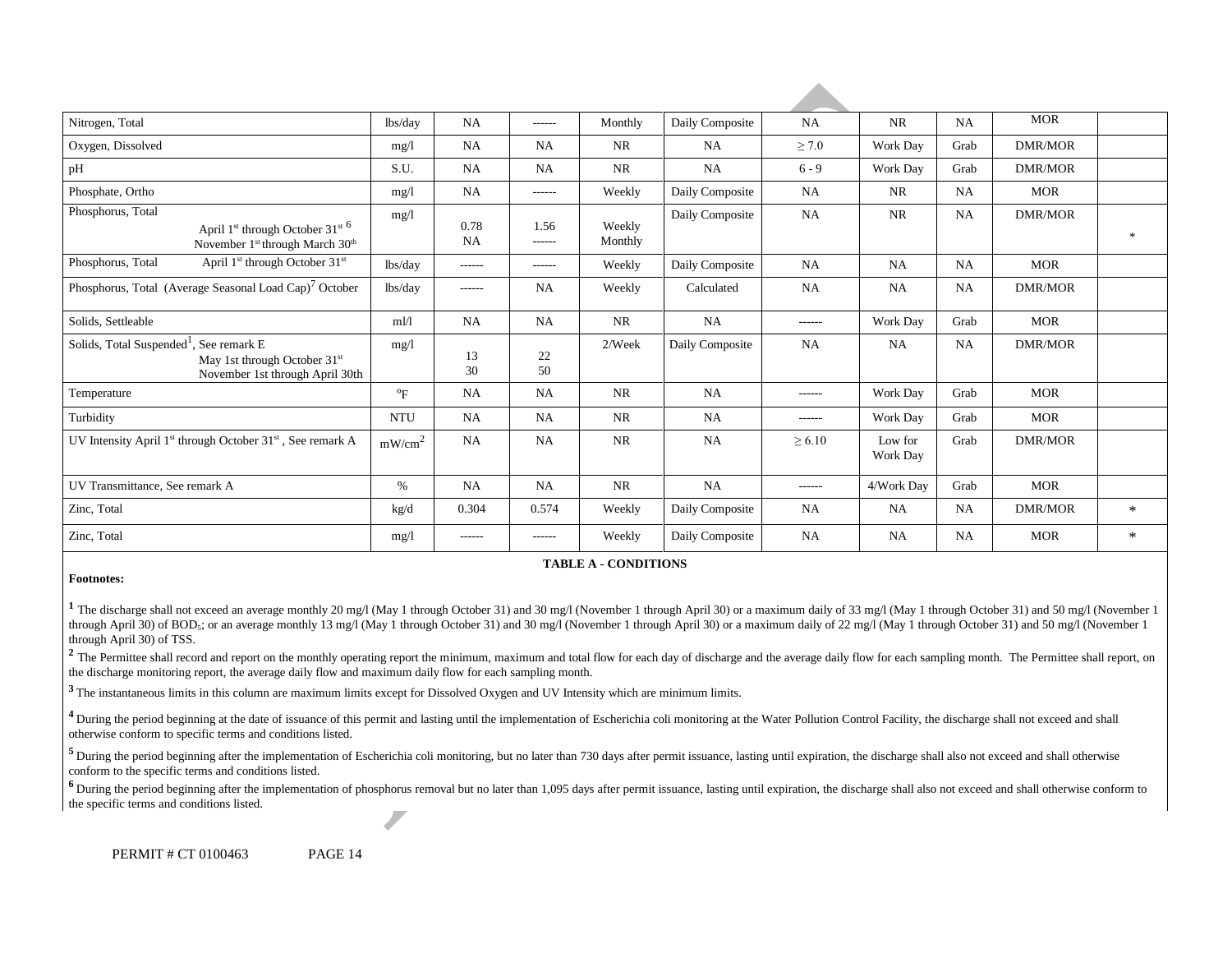<sup>7</sup> During the period beginning after the implementation of phosphorus removal but no later than 1,095 days after permit issuance, lasting until expiration, the discharge shall not exceed the total phosphorus Average Seasonal Load of 4.38 pounds/day as follows: Calculate the Average Seasonal Load by adding all sample results during each April 1st through October 31st season in pounds per day and dividing by the total number of those samples in that season

**Table A (Continued)** 

**Remarks:** 

(A) Ultraviolet disinfection shall be utilized from April 1<sup>st</sup> through October 31<sup>st</sup>.

(B) The geometric mean of the Fecal coliform bacteria values for the effluent samples collected in a period of a calendar month during the period from April 1st through October 31st shall not exceed 200 per 100 milliliters

(C) The geometric mean of the Fecal coliform bacteria values for the effluent samples collected in a period of a calendar week during the period from April 1st through October 31st shall not exceed 400 per 100 millilters.

(D) The geometric mean of the Escherichia coli bacteria values for the effluent samples collected in a period of a calendar month during the period from April 1st through October 31st shall not exceed 126 per 100 millilite

**(E)** The Average Weekly discharge Limitation for BOD5 and Total Suspended Solids shall be 1.5 times the Average Monthly Limit listed above.

PERMIT # CT 0100463 PAGE 15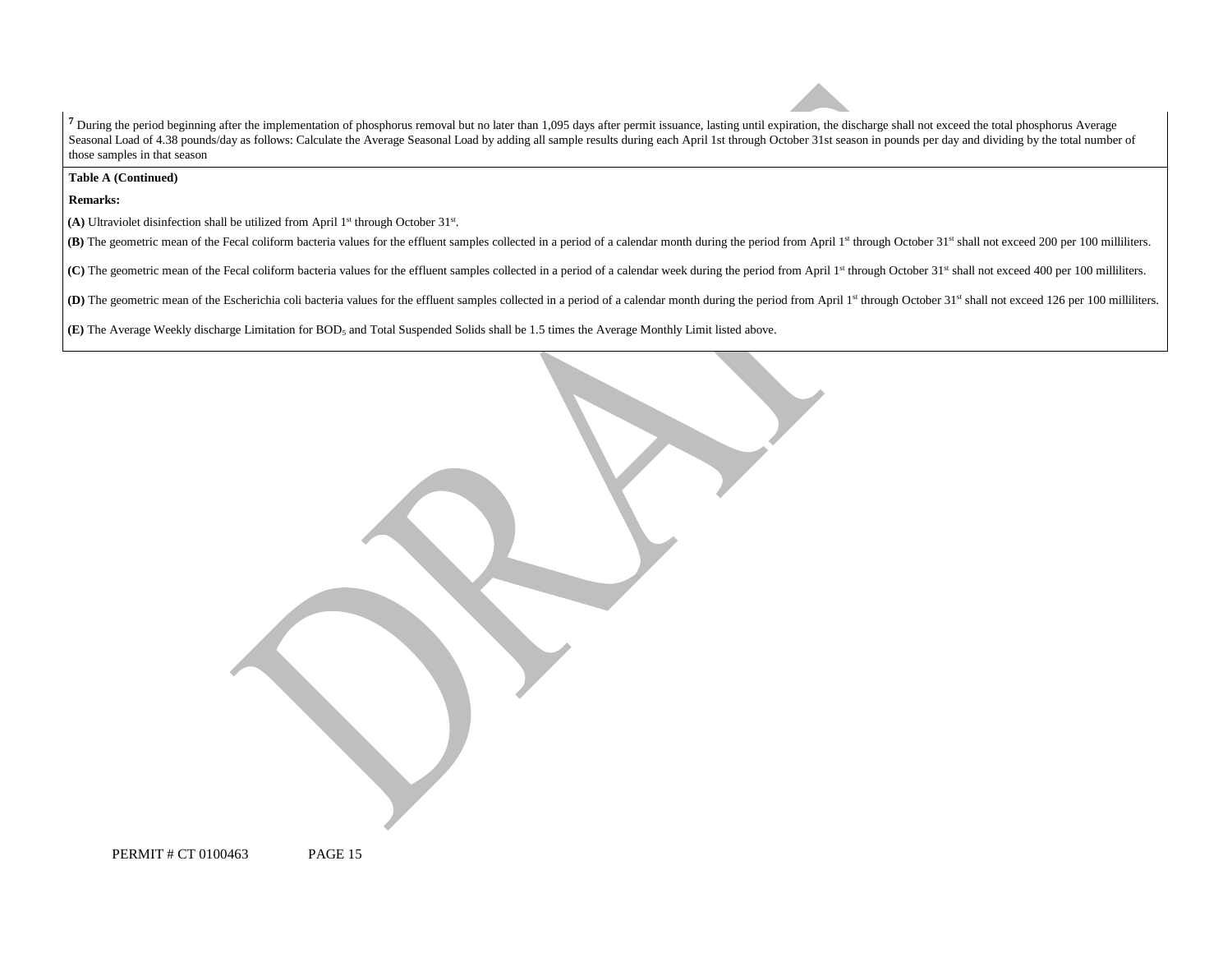| Wastewater Description: Sanitary Sewage |                                                          |                                                                                                                                                                                       |                               |                                                                                                                                                                                                                                                                                                                                          |  |  |  |  |
|-----------------------------------------|----------------------------------------------------------|---------------------------------------------------------------------------------------------------------------------------------------------------------------------------------------|-------------------------------|------------------------------------------------------------------------------------------------------------------------------------------------------------------------------------------------------------------------------------------------------------------------------------------------------------------------------------------|--|--|--|--|
|                                         |                                                          |                                                                                                                                                                                       |                               |                                                                                                                                                                                                                                                                                                                                          |  |  |  |  |
|                                         |                                                          |                                                                                                                                                                                       |                               |                                                                                                                                                                                                                                                                                                                                          |  |  |  |  |
|                                         |                                                          |                                                                                                                                                                                       | <b>REPORT</b><br><b>FORM</b>  |                                                                                                                                                                                                                                                                                                                                          |  |  |  |  |
|                                         |                                                          | <b>Sample</b><br>Freq.                                                                                                                                                                | <b>Sample</b><br>type         |                                                                                                                                                                                                                                                                                                                                          |  |  |  |  |
|                                         | 85                                                       | 2/Week                                                                                                                                                                                | Calculated <sup>2</sup>       | <b>DMR/MOR</b>                                                                                                                                                                                                                                                                                                                           |  |  |  |  |
|                                         | 85                                                       | 2/Week                                                                                                                                                                                | Calculated <sup>2</sup>       | DMR/MOR                                                                                                                                                                                                                                                                                                                                  |  |  |  |  |
|                                         |                                                          |                                                                                                                                                                                       |                               | X 100                                                                                                                                                                                                                                                                                                                                    |  |  |  |  |
|                                         | <b>Units</b><br>$%$ of<br>Influent<br>$%$ of<br>Influent | Average<br><b>Monthly</b><br><b>Minimum</b><br><b>TABLE B - CONDITIONS</b><br><sup>2</sup> Calculated based on the average monthly results described in Table A. Removal efficiency = | Monitoring Location: <b>K</b> | In-stream Waste Concentration (IWC): 75.1 %<br><b>FLOW/TIME BASED MONITORING</b><br><sup>1</sup> The discharge shall be less than or equal to 15% of the average monthly influent BOD <sub>5</sub> and total suspended solids (Table E, Monitoring Location<br>Inf.BOD or TSS -Effluent BOD or TSS<br><b>IN AN INFORMATION CONTINUES</b> |  |  |  |  |

Inf.BOD or TSS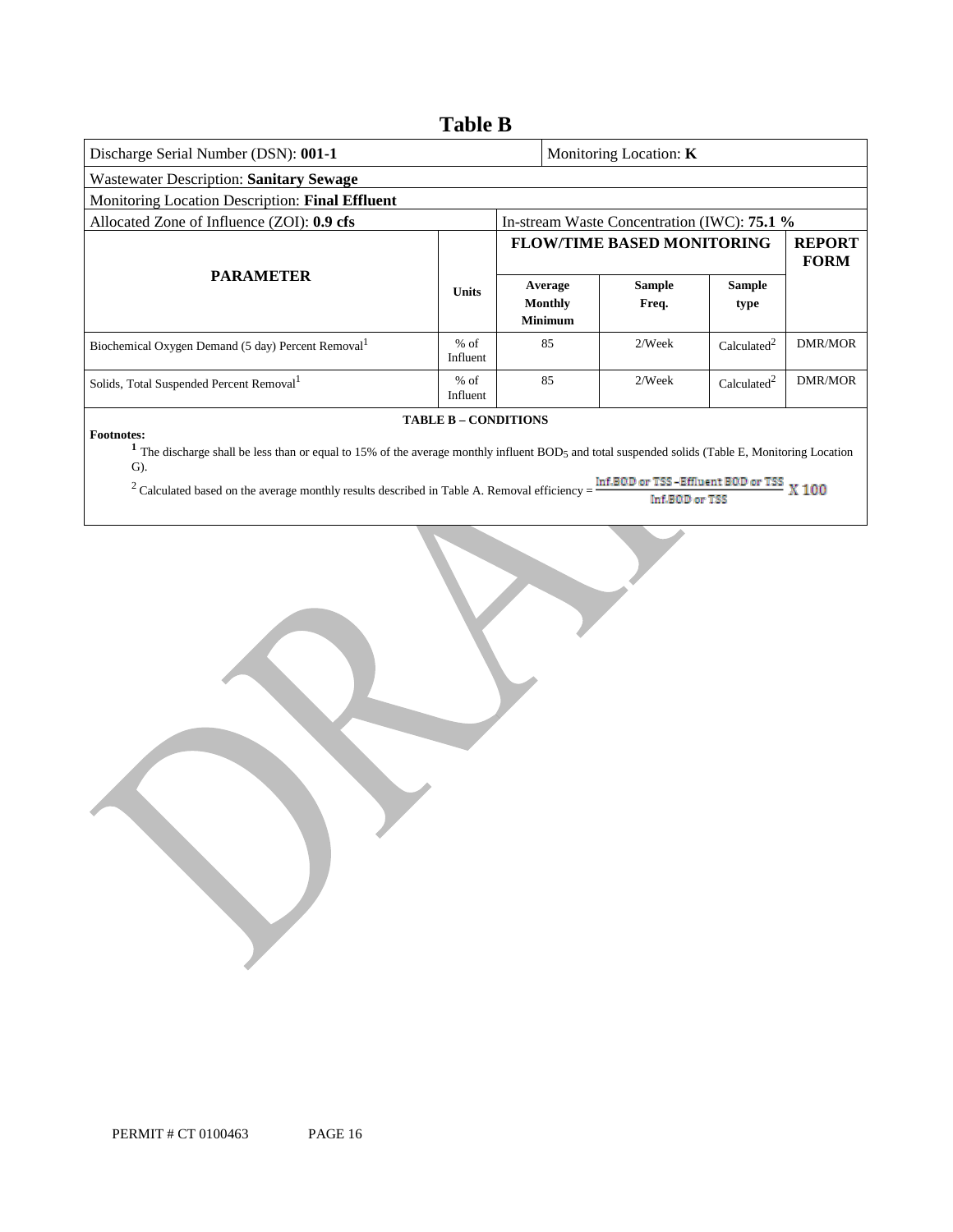| Discharge Serial Number (DSN): 001-1            | Monitoring Location: T |                                  |                              |                                            |                          |                                     |
|-------------------------------------------------|------------------------|----------------------------------|------------------------------|--------------------------------------------|--------------------------|-------------------------------------|
| Wastewater Description: Sanitary Sewage         |                        |                                  |                              |                                            |                          |                                     |
| Monitoring Location Description: Final Effluent |                        |                                  |                              |                                            |                          |                                     |
| Allocated Zone of Influence (ZOI): 0.9 cfs      |                        |                                  |                              | In-stream Waste Concentration (IWC): 75.1% |                          |                                     |
| <b>PARAMETER</b>                                | <b>Units</b>           | <b>Maximum</b><br>Daily<br>Limit | <b>Sampling</b><br>Frequency | <b>Sample</b><br><b>Type</b>               | <b>Reporting</b><br>form | Minimum<br>Level<br><b>Analysis</b> |
| Aluminum, Total                                 | mg/1                   | ------                           | Quarterly                    | Daily Composite                            | <b>ATMR/DMR</b>          | See Section 6<br>$\ast$             |
| Antimony, Total                                 | mg/1                   | ------                           | Quarterly                    | Daily Composite                            | <b>ATMR/DMR</b>          | $\ast$                              |
| NOAEL Static 48Hr Acute D. Pulex <sup>1</sup>   | % survival             | $\geq 90\%$                      | Quarterly                    | Daily Composite                            | <b>ATMR/DMR</b>          |                                     |
| NOAEL Static 48Hr Acute Pimephales <sup>1</sup> | % survival             | $>90\%$                          | Quarterly                    | Daily Composite                            | <b>ATMR/DMR</b>          |                                     |
| Arsenic, Total                                  | mg/1                   | ------                           | Quarterly                    | Daily Composite                            | <b>ATMR/DMR</b>          | $\ast$                              |
| Beryllium, Total                                | mg/1                   | ------                           | <b>Ouarterly</b>             | Daily Composite                            | <b>ATMR/DMR</b>          | $\ast$                              |
| BOD <sub>5</sub>                                | mg/1                   | ------                           | Quarterly                    | Daily Composite                            | <b>ATMR/DMR</b>          |                                     |
| Cadmium, Total                                  | mg/1                   | ------                           | <b>Ouarterly</b>             | Daily Composite                            | <b>ATMR/DMR</b>          | $\ast$                              |
| Chromium, Hexavalent                            | mg/1                   | ------                           | Quarterly                    | Daily Composite                            | <b>ATMR/DMR</b>          | $\ast$                              |
| Chromium, Total                                 | mg/1                   | ------                           | Quarterly                    | Daily Composite                            | <b>ATMR/DMR</b>          | $\frac{1}{2}$                       |
| Chlorine, Total Residual                        | mg/1                   | ------                           | Quarterly                    | Daily Composite                            | <b>ATMR/DMR</b>          | $\ast$                              |
| Copper, Total                                   | mg/1                   | ------                           | Quarterly                    | Daily Composite                            | <b>ATMR/DMR</b>          | $\ast$                              |
| Cyanide, Amenable                               | mg/1                   | ------                           | Quarterly                    | Daily Composite                            | <b>ATMR/DMR</b>          |                                     |
| Cyanide, Total                                  | mg/1                   | ------                           | Quarterly                    | Daily Composite                            | <b>ATMR/DMR</b>          | $\ast$                              |
| Iron, Total                                     | mg/1                   | ------                           | Quarterly                    | Daily Composite                            | <b>ATMR/DMR</b>          | *                                   |
| Lead, Total                                     | mg/1                   | ------                           | Quarterly                    | Daily Composite                            | ATMR/DMR                 | $\frac{d\mathbf{x}}{d\mathbf{x}}$   |
| Mercury, Total                                  | mg/1                   | ------                           | Quarterly                    | Daily Composite                            | <b>ATMR/DMR</b>          | $\ast$                              |
| Nickel, Total                                   | mg/1                   | ------                           | Quarterly                    | Daily Composite                            | <b>ATMR/DMR</b>          | $\ast$                              |
| Nitrogen, Ammonia (total as N)                  | mg/1                   | ------                           | Quarterly                    | Daily Composite                            | <b>ATMR/DMR</b>          |                                     |
| Nitrogen, Nitrate, (total as N)                 | mg/1                   | ------                           | Quarterly                    | Daily Composite                            | <b>ATMR/DMR</b>          |                                     |
| Nitrogen, Nitrite, (total as N)                 | mg/1                   | ------                           | Quarterly                    | Daily Composite                            | ATMR/DMR                 |                                     |
| Phosphorus, Total                               | mg/1                   |                                  | Quarterly                    | Daily Composite                            | <b>ATMR/DMR</b>          | $\ast$                              |
| Phenols, Total                                  | mg/1                   | ------                           | Quarterly                    | Daily Composite                            | ATMR/DMR                 |                                     |
| Selenium, Total                                 | mg/1                   |                                  | Quarterly                    | Daily Composite                            | ATMR/DMR                 | $\ast$                              |
| Silver, Total                                   | mg/1                   | ------                           | Quarterly                    | Daily Composite                            | ATMR/DMR                 | $\ast$                              |
| Suspended Solids, Total                         | mg/l                   |                                  | Quarterly                    | Daily Composite                            | ATMR/DMR                 |                                     |
| Thallium, Total                                 | mg/1                   |                                  | Quarterly                    | Daily Composite                            | <b>ATMR/DMR</b>          | $\ast$                              |
| Zinc, Total                                     | mg/1                   |                                  | Quarterly                    | Daily Composite                            | ATMR/DMR                 | $\ast$                              |

### **TABLE C**

Remarks: <sup>1</sup>The results of the Toxicity Tests are recorded in % survival. The Permittee shall report % survival on the DMR based on criteria in Section 6(B) of this permit.

ATMR – Aquatic Toxicity Monitoring Report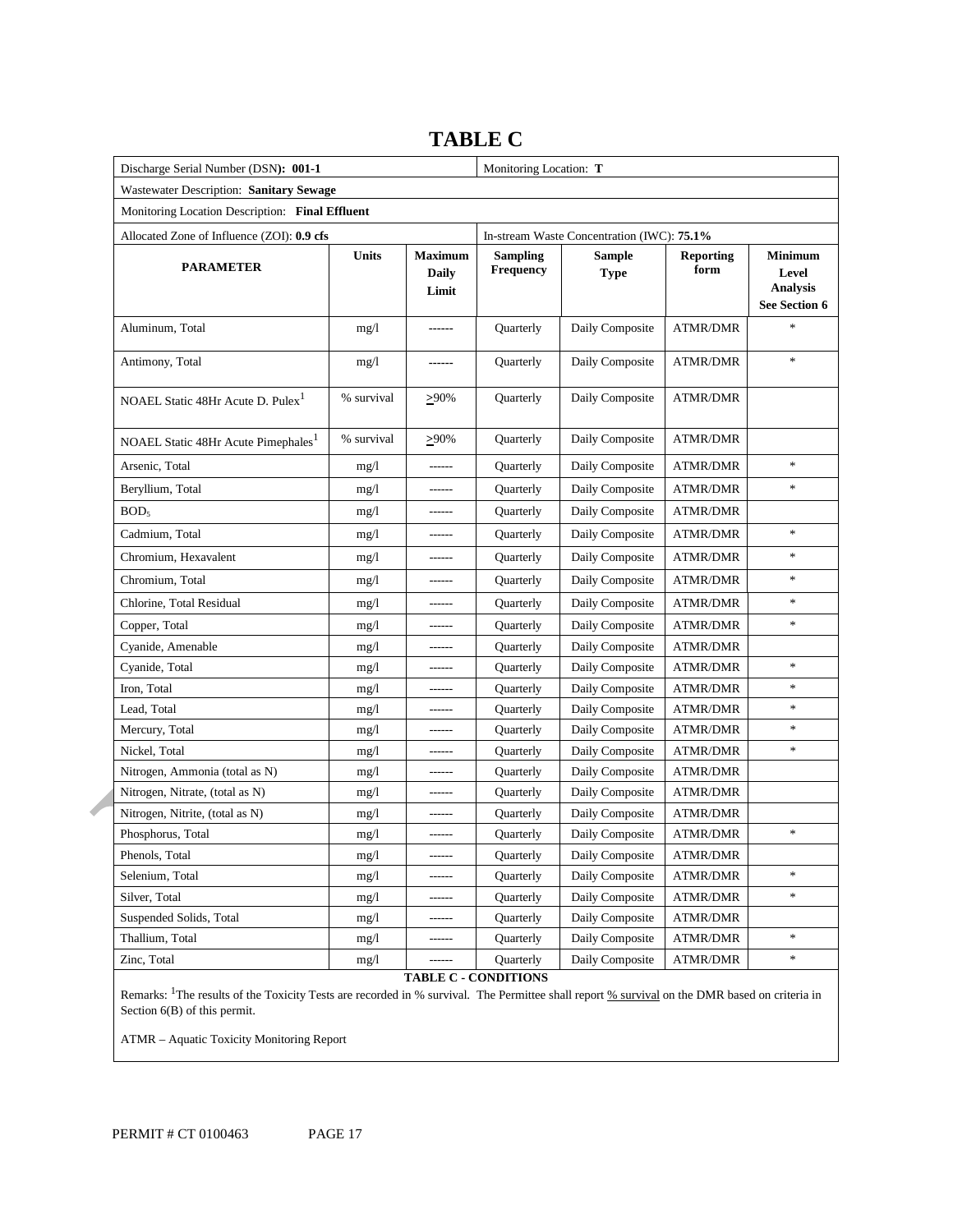### **TABLE D**

| Discharge Serial Number: 001-1<br>Monitoring Location: N |                             |  |                  |                                 |                  |  |  |
|----------------------------------------------------------|-----------------------------|--|------------------|---------------------------------|------------------|--|--|
| Wastewater Description: Activated Sludge                 |                             |  |                  |                                 |                  |  |  |
| Monitoring Location Description: Each Aeration Unit      |                             |  |                  |                                 |                  |  |  |
| <b>REPORTING FORMAT</b>                                  |                             |  |                  | <b>INSTANTANEOUS MONITORING</b> | <b>REPORTING</b> |  |  |
| <b>PARAMETER</b>                                         |                             |  | Sample Frequency | Sample Type                     | <b>FORM</b>      |  |  |
| Oxygen, Dissolved                                        | High & low for each WorkDay |  | Continuous       | Metered                         | <b>MOR</b>       |  |  |
| Sludge Volume Index                                      | WorkDay                     |  | WorkDay          | Grab                            | <b>MOR</b>       |  |  |
| Mixed Liquor Suspended Solids                            | WorkDay                     |  | WorkDay          | Grab                            | <b>MOR</b>       |  |  |
|                                                          |                             |  |                  |                                 |                  |  |  |

### **TABLE E**

| Discharge Serial Number: 001-1                 |              | Monitoring Location: G                |                            |                                             |                                           |                              |                                 |  |
|------------------------------------------------|--------------|---------------------------------------|----------------------------|---------------------------------------------|-------------------------------------------|------------------------------|---------------------------------|--|
| <b>Wastewater Description: Sanitary Sewage</b> |              |                                       |                            |                                             |                                           |                              |                                 |  |
| Monitoring Location Description: Influent      |              |                                       |                            |                                             |                                           |                              |                                 |  |
| <b>PARAMETER</b><br><b>Units</b>               |              | <b>DMR REPORTING</b><br><b>FORMAT</b> |                            | <b>FLOW/TIME BASED</b><br><b>MONITORING</b> | <b>INSTANTANEOUS</b><br><b>MONITORING</b> |                              | <b>REPORTING</b><br><b>FORM</b> |  |
|                                                |              |                                       | <b>Sample</b><br>Frequency | <b>Sample</b><br><b>Type</b>                | <b>Sample</b><br>Frequency                | <b>Sample</b><br><b>Type</b> |                                 |  |
| Biochemical Oxygen Demand (5 day)              | mg/l         | Monthly average                       | $2$ /Week                  | Daily Composite                             | <b>NA</b>                                 | <b>NA</b>                    | DMR/MOR                         |  |
| Copper, Total                                  | kg/d         | Monthly average and<br>maximum day    | Weekly                     | Daily Composite                             | <b>NA</b>                                 | <b>NA</b>                    | <b>DMR/MOR</b>                  |  |
| Nitrogen, Ammonia (total as N)                 | mg/1         |                                       | Monthly                    | Daily Composite                             | <b>NA</b>                                 | <b>NA</b>                    | <b>MOR</b>                      |  |
| Nitrogen, Nitrate (total as N)                 | mg/1         |                                       | Monthly                    | Daily Composite                             | <b>NA</b>                                 | <b>NA</b>                    | <b>MOR</b>                      |  |
| Nitrogen, Nitrite (total as N)                 | mg/1         |                                       | Monthly                    | Daily Composite                             | <b>NA</b>                                 | <b>NA</b>                    | <b>MOR</b>                      |  |
| Nitrogen, Total Kjeldahl                       | mg/1         |                                       | Monthly                    | Daily Composite                             | <b>NA</b>                                 | <b>NA</b>                    | <b>MOR</b>                      |  |
| Nitrogen, Total                                | mg/1         |                                       | Monthly                    | Daily Composite                             | <b>NA</b>                                 | <b>NA</b>                    | <b>MOR</b>                      |  |
| Phosphate, Ortho                               | mg/l         |                                       | Monthly                    | Daily Composite                             | <b>NA</b>                                 | <b>NA</b>                    | <b>MOR</b>                      |  |
| Phosphorus, Total                              | mg/1         |                                       | Monthly                    | Daily Composite                             | <b>NA</b>                                 | <b>NA</b>                    | <b>MOR</b>                      |  |
| pH                                             | S.U.         |                                       | <b>NA</b>                  | <b>NA</b>                                   | Work Day                                  | Grab                         | <b>MOR</b>                      |  |
| Solids, Total Suspended                        | mg/l         | Monthly average                       | $2$ /Week                  | Daily Composite                             | <b>NA</b>                                 | <b>NA</b>                    | <b>DMR/MOR</b>                  |  |
| Temperature                                    | $\mathrm{P}$ |                                       | <b>NA</b>                  | <b>NA</b>                                   | Work Day                                  | Grab                         | <b>MOR</b>                      |  |
| Zinc, Total<br>-                               | kg/d         | Monthly average and<br>maximum day    | Weekly                     | Daily Composite                             | <b>NA</b>                                 | <b>NA</b>                    | <b>DMR/MOR</b>                  |  |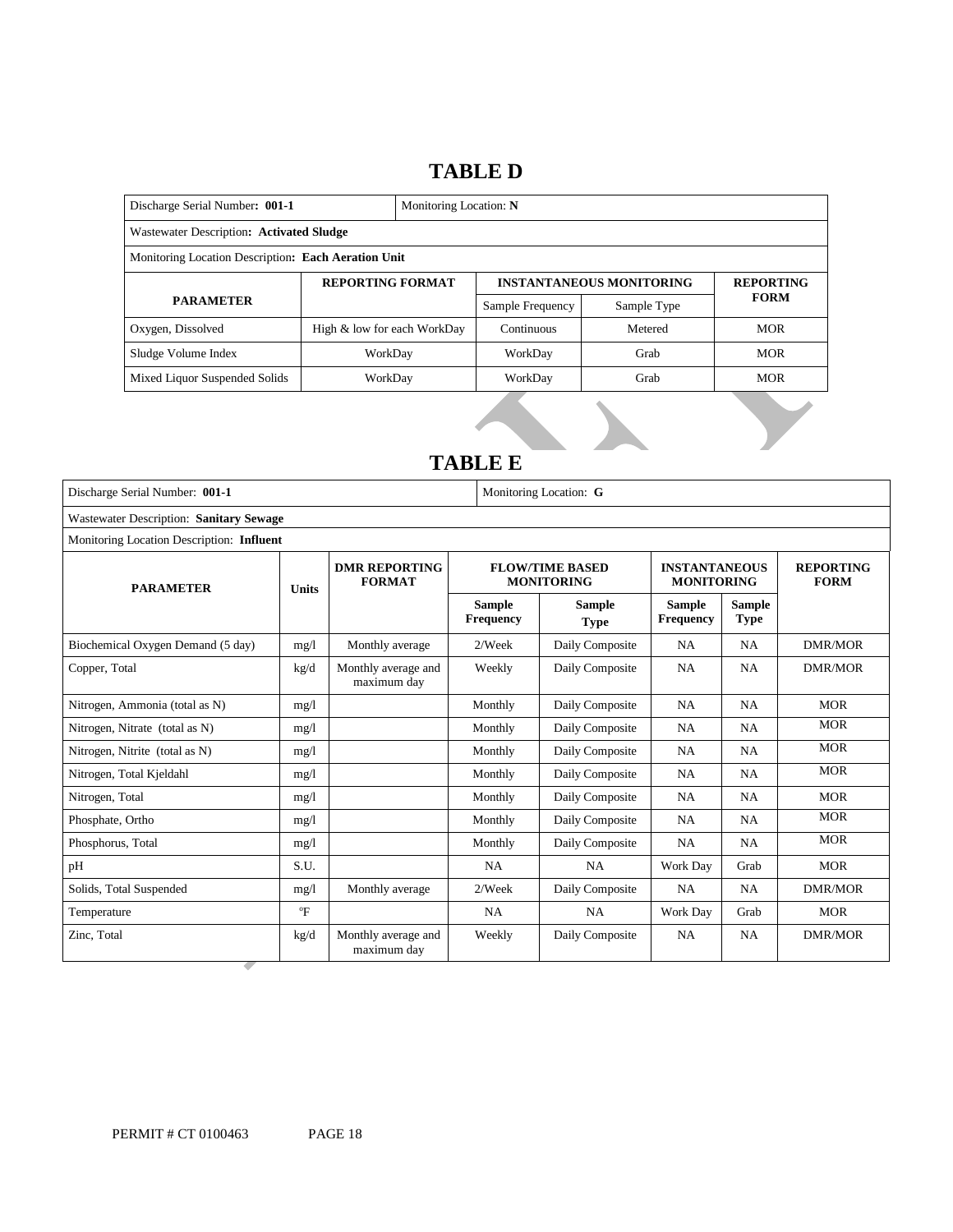### **TABLE F**

| Discharge Serial Number: 001-1<br>Monitoring Location: P              |              |                                   |                                   |                                             |                                           |                                 |            |  |
|-----------------------------------------------------------------------|--------------|-----------------------------------|-----------------------------------|---------------------------------------------|-------------------------------------------|---------------------------------|------------|--|
| Wastewater Description: Primary Effluent                              |              |                                   |                                   |                                             |                                           |                                 |            |  |
| Monitoring Location Description: Primary Sedimentation Basin Effluent |              |                                   |                                   |                                             |                                           |                                 |            |  |
| <b>PARAMETER</b>                                                      | <b>Units</b> | <b>REPORTING</b><br><b>FORMAT</b> |                                   | <b>TIME/FLOW BASED</b><br><b>MONITORING</b> | <b>INSTANTANEOUS</b><br><b>MONITORING</b> | <b>REPORTING</b><br><b>FORM</b> |            |  |
|                                                                       |              |                                   | <b>Sample</b><br><b>Frequency</b> | <b>Sample</b><br><b>Type</b>                | <b>Sample</b><br><b>Frequency</b>         | Sample type                     |            |  |
| Alkalinity, Total                                                     | mg/l         |                                   | NA.                               | NA.                                         | Monthly                                   | Grab                            | <b>MOR</b> |  |
| Biochemical Oxygen Demand (5 day)                                     | mg/1         | Monthly average                   | Weekly                            | Composite                                   | NA.                                       | NA.                             | <b>MOR</b> |  |
| Nitrogen, Ammonia (total as N)                                        | mg/l         |                                   | Monthly                           | Composite                                   | <b>NA</b>                                 | NA.                             | <b>MOR</b> |  |
| Nitrogen, Nitrate (total as N)                                        | mg/1         |                                   | <b>Monthly</b>                    | Composite                                   | NA                                        | NA                              | <b>MOR</b> |  |
| Nitrogen, Nitrite (total as N)                                        | mg/1         |                                   | <b>Monthly</b>                    | Composite                                   | NA                                        | NA                              | <b>MOR</b> |  |
| Nitrogen, Total Kjeldahl                                              | mg/1         |                                   | Monthly                           | Composite                                   | NA                                        | NA.                             | <b>MOR</b> |  |
| Nitrogen, Total                                                       | mg/1         |                                   | Monthly                           | Composite                                   | NA                                        | NA.                             | <b>MOR</b> |  |
| pH                                                                    | S.U.         |                                   | <b>NA</b>                         | <b>NA</b>                                   | Monthly                                   | Grab                            | <b>MOR</b> |  |
| Solids, Total Suspended                                               | mg/l         | Monthly average                   | Weekly                            | Composite                                   | <b>NA</b>                                 | NA.                             | <b>MOR</b> |  |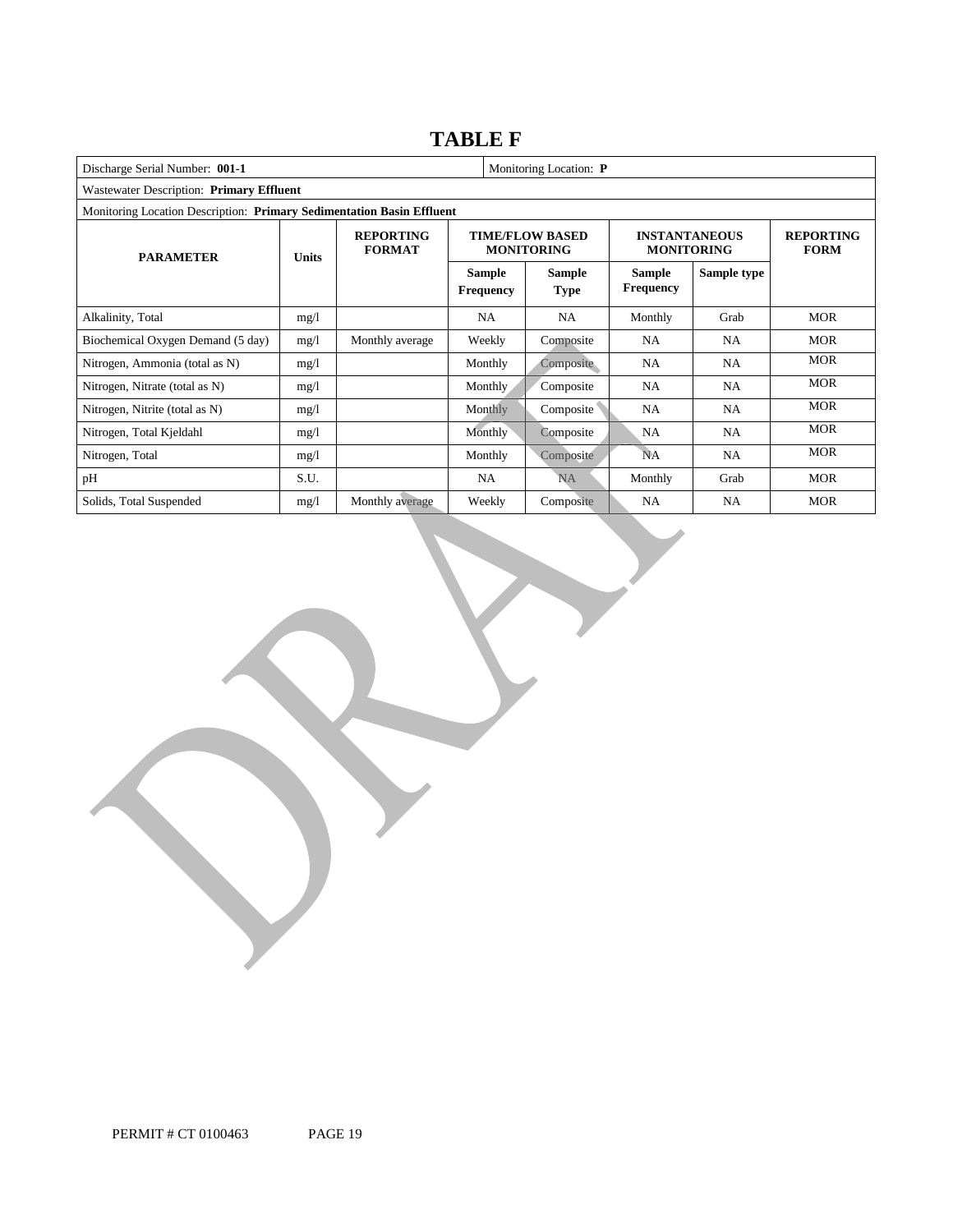| Discharge Serial Number: 001-1                    | Monitoring Location: S |                                 |                       |  |  |  |  |
|---------------------------------------------------|------------------------|---------------------------------|-----------------------|--|--|--|--|
| Wastewater Description: Dewatered Sludge          |                        |                                 |                       |  |  |  |  |
| Monitoring Location Description: Dewatered Sludge |                        |                                 |                       |  |  |  |  |
| <b>PARAMETER</b>                                  |                        | <b>INSTANTANEOUS MONITORING</b> | <b>REPORTING FORM</b> |  |  |  |  |
|                                                   | <b>Units</b>           | <b>Grab Sample Freq.</b>        |                       |  |  |  |  |
| Arsenic, Total                                    | mg/kg                  | Quarterly                       | <b>DMR</b>            |  |  |  |  |
| Beryllium, Total                                  | mg/kg                  | Quarterly                       | <b>DMR</b>            |  |  |  |  |
| Cadmium, Total                                    | mg/kg                  | Quarterly                       | <b>DMR</b>            |  |  |  |  |
| Chromium, Total                                   | mg/kg                  | Quarterly                       | <b>DMR</b>            |  |  |  |  |
| Copper, Total                                     | mg/kg                  | Quarterly                       | <b>DMR</b>            |  |  |  |  |
| Lead, Total                                       | mg/kg                  | Quarterly                       | <b>DMR</b>            |  |  |  |  |
| Mercury, Total                                    | mg/kg                  | Quarterly                       | <b>DMR</b>            |  |  |  |  |
| Nickel, Total                                     | mg/kg                  | Quarterly                       | <b>DMR</b>            |  |  |  |  |
| Nitrogen, Ammonia *                               | mg/kg                  | Quarterly                       | $DMR*$                |  |  |  |  |
| Nitrogen, Nitrate (total as N) *                  | mg/kg                  | Quarterly                       | $DMR*$                |  |  |  |  |
| Nitrogen, Organic *                               | mg/kg                  | Quarterly                       | $DMR*$                |  |  |  |  |
| Nitrogen, Nitrite (total as N) *                  | mg/kg                  | Quarterly                       | $DMR*$                |  |  |  |  |
| Nitrogen, Total *                                 | mg/kg                  | Quarterly                       | $DMR*$                |  |  |  |  |
| pH *                                              | S.U.                   | Quarterly                       | $DMR*$                |  |  |  |  |
| Polychlorinated Biphenyls                         | mg/kg                  | Quarterly                       | <b>DMR</b>            |  |  |  |  |
| Solids, Fixed                                     | $\%$                   | Quarterly                       | <b>DMR</b>            |  |  |  |  |
| Solids, Total                                     | $\%$                   | Quarterly                       | <b>DMR</b>            |  |  |  |  |
| Solids, Volatile                                  | $\%$                   | Quarterly                       | <b>DMR</b>            |  |  |  |  |
| Zinc, Total                                       | mg/kg                  | Quarterly                       | <b>DMR</b>            |  |  |  |  |

### **TABLE G**

#### **(\*) required for composting or land application only**

 Testing for inorganic pollutants shall follow "Test Methods for Evaluating Solid Waste, Physical/Chemical Methods", EPA Publication SW-846 as updated and/or revised.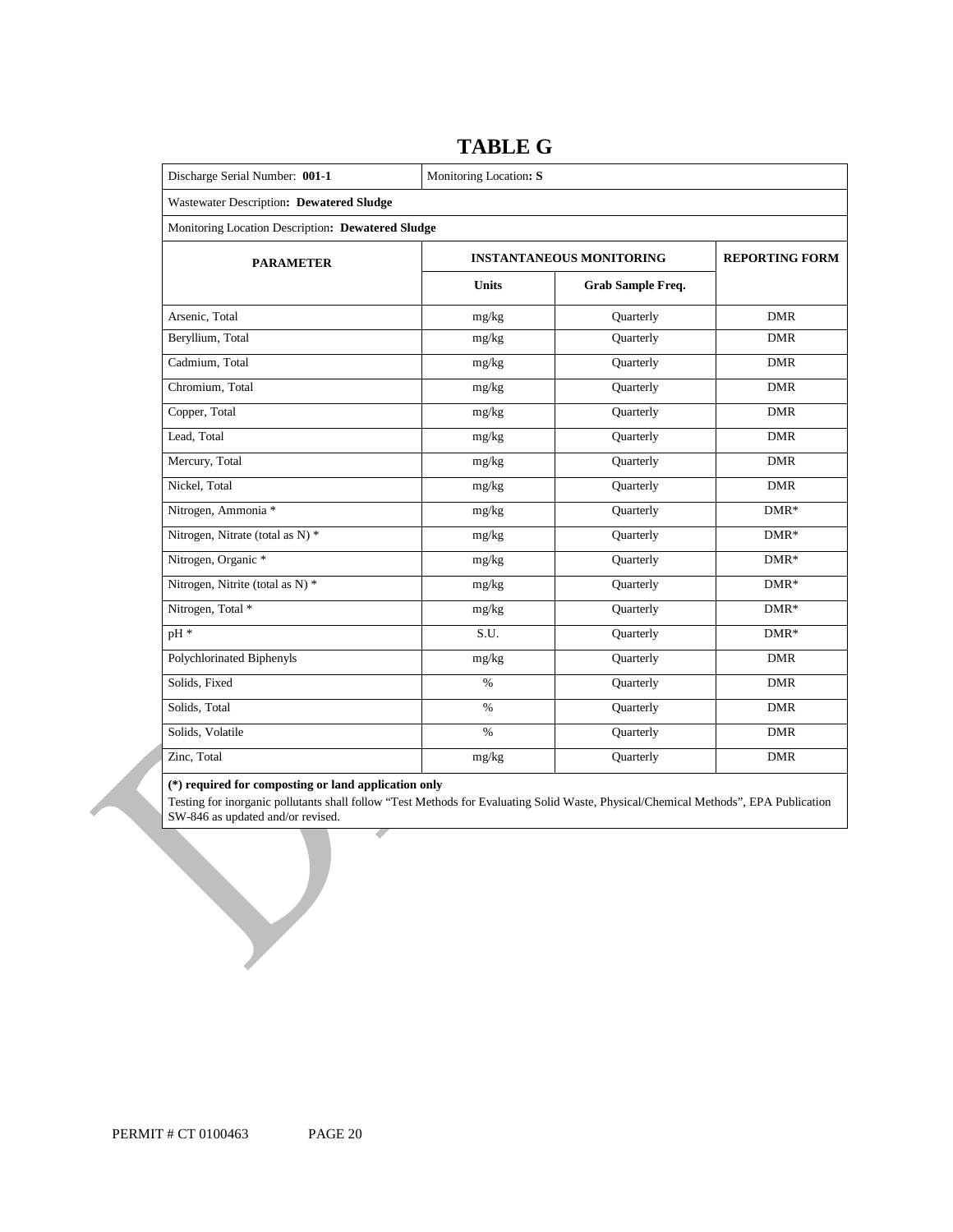# ATTACHMENT 2

## MONTHLY OPERATING REPORT FORM

PERMIT # CT 0100463 PAGE 21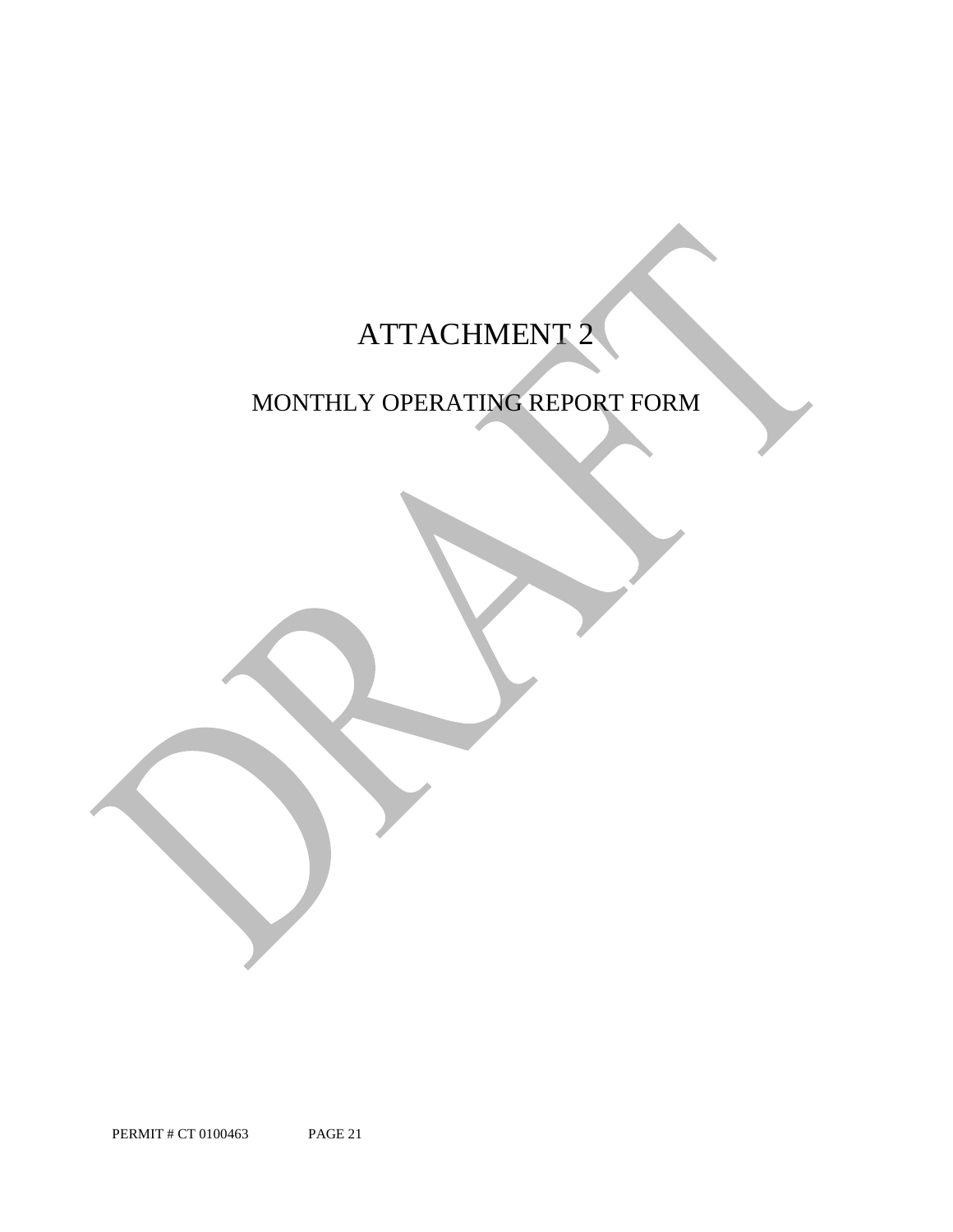### **DATA TRACKING AND TECHNICAL FACT SHEET**

**Permittee**: Town of Plymouth

### **PERMIT, ADDRESS, AND FACILITY DATA**

| <b>PERMIT #:CT0100463</b>                                                                                                              | <b>APPLICATION #: 201005217 FACILITY ID. 111-001</b>                       |  |  |  |  |
|----------------------------------------------------------------------------------------------------------------------------------------|----------------------------------------------------------------------------|--|--|--|--|
| <b>Mailing Address:</b>                                                                                                                | <b>Location Address:</b>                                                   |  |  |  |  |
| Street: 80 Main Street                                                                                                                 | Street: 35 Canal Street                                                    |  |  |  |  |
| ST: CT Zip: 06786<br>City: Terryville                                                                                                  | City: Pequabuck<br>ST: CT Zip: 06781                                       |  |  |  |  |
| Contact Name: Terence M. Vigeant                                                                                                       | Contact Name: Terence M. Vigeant                                           |  |  |  |  |
| Phone No.: (860) 582-4881                                                                                                              | Phone No.:<br>$(860)$ 582-4881                                             |  |  |  |  |
|                                                                                                                                        | <b>DMR</b> Contact                                                         |  |  |  |  |
|                                                                                                                                        | email address:                                                             |  |  |  |  |
| <b>PERMIT INFORMATION</b>                                                                                                              |                                                                            |  |  |  |  |
| <b>DURATION</b> 5 YEAR $X$ 10 YEAR $\_\$ 30 YEAR                                                                                       |                                                                            |  |  |  |  |
| <b>TYPE</b> New Reissuance $X$ Modification $\blacksquare$                                                                             |                                                                            |  |  |  |  |
| <b>CATEGORIZATION POINT (X) NON-POINT () GIS #</b>                                                                                     |                                                                            |  |  |  |  |
|                                                                                                                                        | NPDES $(X)$ PRETREAT $()$ GROUND WATER(UIC) $()$ GROUND WATER (OTHER) $()$ |  |  |  |  |
| NPDES MAJOR (MA) $\underline{X}$<br>NPDES SIGNIFICANT MINOR or PRETREAT SIU (SI)<br>NPDES or PRETREATMENT MINOR (MI)                   |                                                                            |  |  |  |  |
| <b>COMPLIANCE SCHEDULE</b> YES X<br>POLLUTION PREVENTION __ TREATMENT REQUIREMENT_<br>WATER QUALITY REQUIREMENT X OTHER                | NO.                                                                        |  |  |  |  |
| <b>OWNERSHIP CODE</b><br>Private $\_\$ Federal $\_\$ State $\_\$ Municipal (town only) $\overline{X}$                                  | Other public                                                               |  |  |  |  |
| <b>DEP STAFF ENGINEER</b> Ivonne Hall <b>DATE DRAFTED:</b> 7/29/15                                                                     |                                                                            |  |  |  |  |
| <b>PERMIT FEES</b>                                                                                                                     |                                                                            |  |  |  |  |
| <b>DSN Number</b><br>Annual Fee<br>Discharge Code                                                                                      |                                                                            |  |  |  |  |
| 111000d<br>001<br>\$2,367.50                                                                                                           |                                                                            |  |  |  |  |
| FOR NPDES DISCHARGES<br>Drainage Basin Code: 4315<br>Water Quality Classification Goal: B<br><b>Segment: Pequabuck River-05</b>        |                                                                            |  |  |  |  |
| NATURE OF BUSINESS GENERATING DISCHARGE<br>Municipal Sanitary Sewage Treatment                                                         |                                                                            |  |  |  |  |
| PROCESS AND TREATMENT DESCRIPTION (by DSN)<br>Advanced biological treatment with ammonia removal and seasonal ultraviolet disinfection |                                                                            |  |  |  |  |

### *RESOURCES USED TO DRAFT PERMIT*

*X* Federal Effluent Limitation Guideline 40CFR 133 Secondary Treatment Category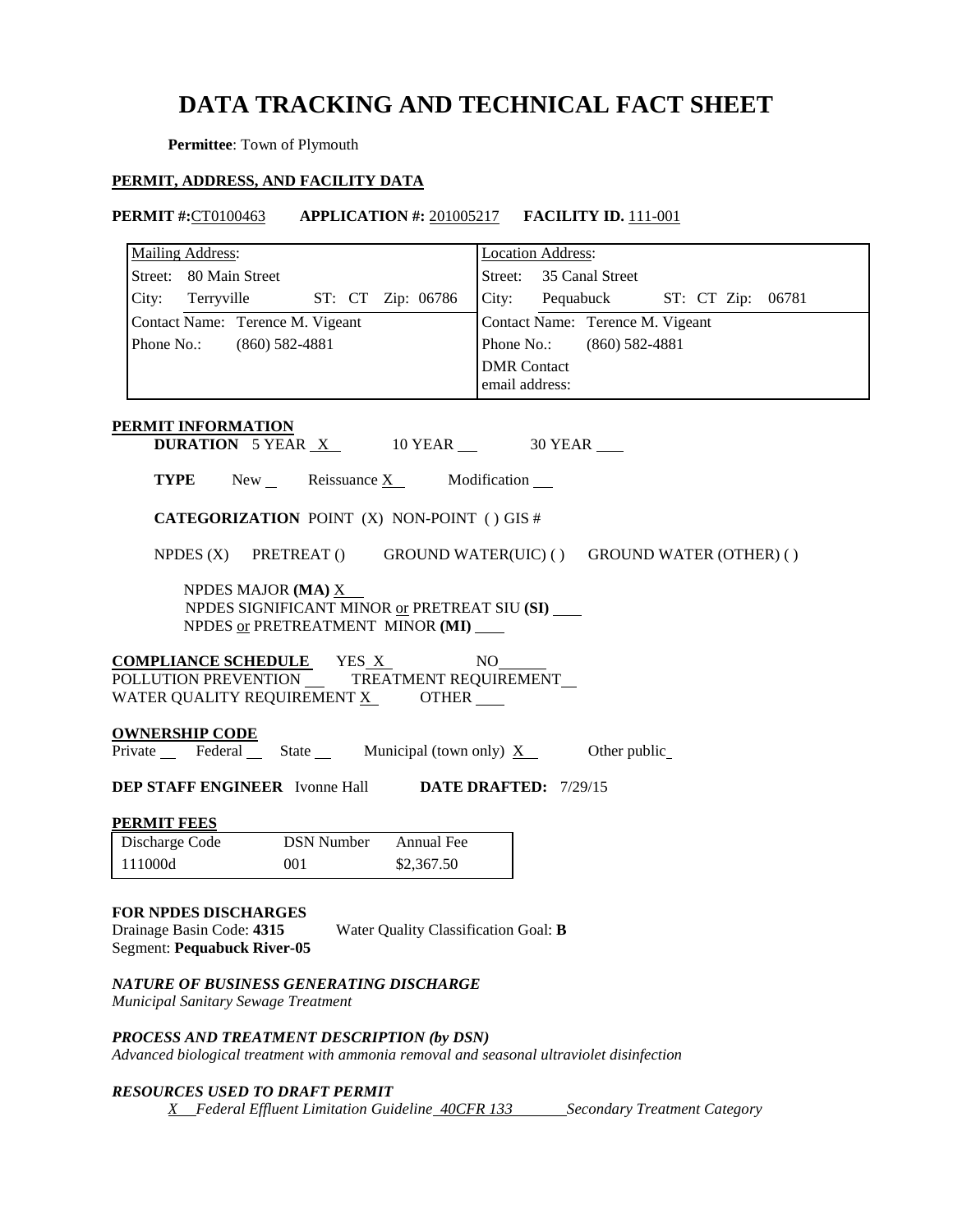- *\_\_ Performance Standards*
- *Federal Development Document*
- *X Department File Information*
- *X Connecticut Water Quality Standards*
- *X Anti-degradation Policy*
- *Coastal Management Consistency Review Form*
- *Other*

### *BASIS FOR LIMITATIONS, STANDARDS OR CONDITIONS*

- *X Secondary Treatment (Section 22a-430-4(r) of the Regulations of Connecticut State Agencies)*
- *X Case-by-Case Determination (See Other Comments)*
- *X In order to meet in-stream water quality (See General Comments)*
- *Anti-degradation policy*

### *GENERAL COMMENTS*

 *The Town of Plymouth ("the Town") operates a municipal water pollution control facility ("the facility") located at 35 Canal Street, Pequabuck. The facility is designed to treat and discharge up to 1.75 million gallons a day of effluent into Pequabuck River. The facility currently uses advanced treatment with ammonia removal, denitrification and UV disinfection to treat effluent before being discharged. Pursuant to Conn. Gen. Stat. § 22a-430, the Department of Energy and Environmental Protection has issued the Town a permit for the discharge from this facility. The Town has submitted an application to renew its permit. The Department has made a tentative determination to approve the Town's application and has prepared a draft permit consistent with that determination.* 

*The most significant changes from the current permit are the inclusion of phosphorus limits, revised bacteria monitoring requirements (e.g. e. coli), aluminum monitoring to be consistent with the most recent CT Water Quality Standards and iron monitoring to be consistent with EPA's National Recommended Water Quality Criteria.* 

### *SPECIFIC REQUIREMENTS OR REVISIONS*

Evaluation and Implementation Review provisions of such Standards. *The Department reviewed the application for consistency with Connecticut's Water Quality Standards and determined that with the limits in the draft permit, including those discussed below, that the draft permit is consistent with maintenance and protection of water quality in accordance with the Tier I Anti-degradation* 

 *Connecticut Water Quality Standards and criteria, pursuant to 40 CFR 122.44(d). Discharge monitoring data was consumption only) criteria, considering the zone of influence allocated to the facility where appropriate. In addition to this review, the statistical procedures outlined in the EPA Technical Support Document for Water Quality-based*  were included in the permit at this time. *The need for inclusion of water quality based discharge limitations in this permit was evaluated consistent with evaluated for consistency with the available aquatic life criteria (acute and chronic) and human health (fish Toxics Control (EPA/505/2-90-001) were employed to calculate the need for such limits. Comparison of the attached monitoring data and its inherent variability with the calculated water quality based limits indicates a statistical probability of exceeding such limits. Therefore, water quality based limits for ammonia, copper, and zinc* 

*were included in the permit at this time. A compliance schedule is included for the reduction of phosphorus in the effluent.* 

### *Phosphorus Permitting Approach*

 *amounts, phosphorus can impair both aquatic life and recreational use of Connecticut's water resources. Excess Phosphorus is a naturally occurring element that is essential to support plant growth. When present in excessive*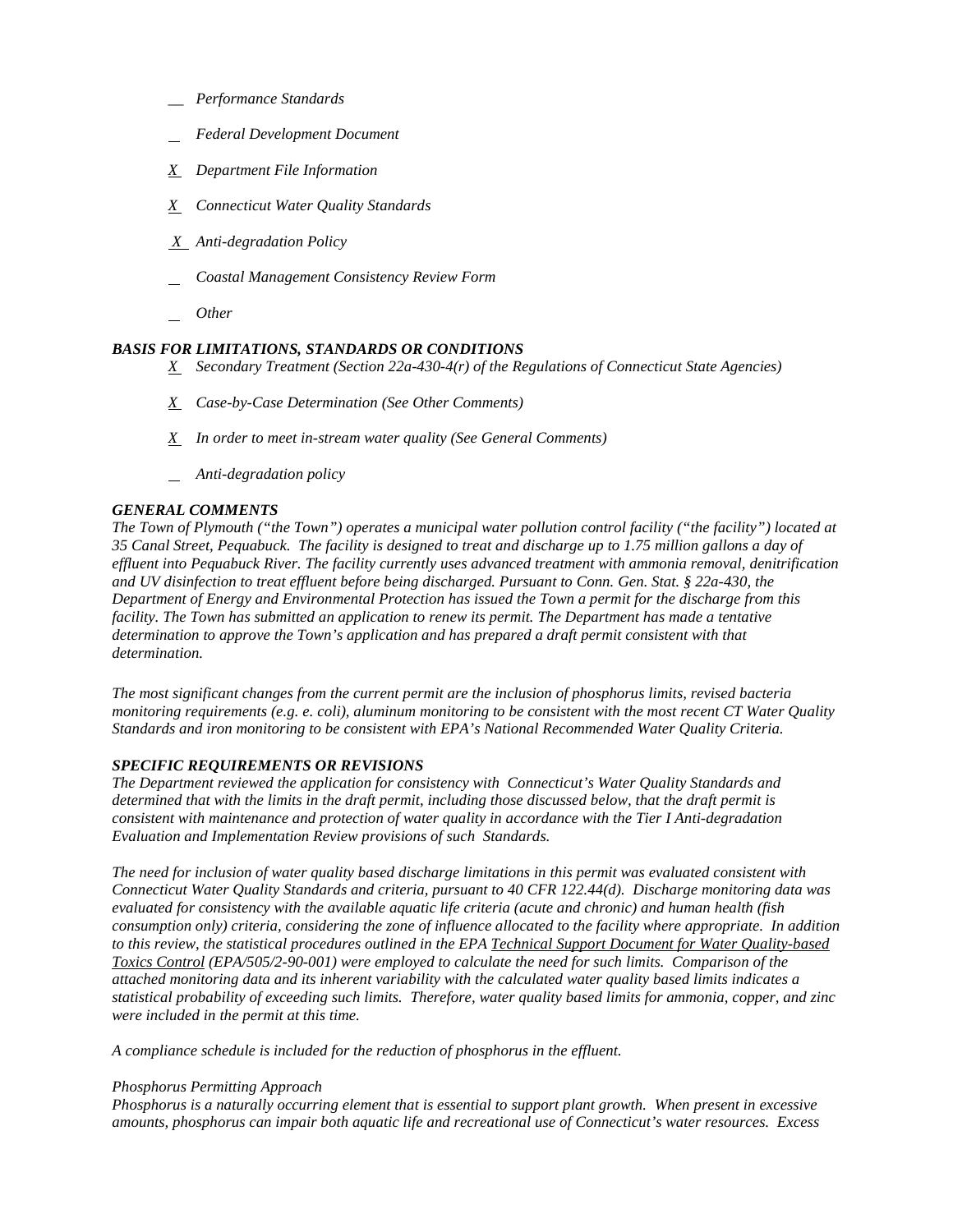*water body segments have been identified on Connecticut's List of Waters Not Meeting Water Quality Standards nutrient enrichment is a serious threat to water quality in Connecticut. Excessive loading of phosphorus to surface waters as a result of discharges from wastewater treatment plants or non point sources such as runoff from urban and agricultural lands, can lead to algal blooms, including blooms of noxious blue green algae, reduction in water clarity, and in extreme cases depletion of oxygen, fish kills, and other impairments to aquatic life. Currently, 21 where nutrient enrichment is a contributing cause of the impairment.* 

 *phosphorus limits in non-tidal freshwater for industrial and municipal water pollution control facilities (WPCFs) NPDES* permits. *The Connecticut Water Quality Standards (WQS) do not include numeric criteria for nutrients but rather incorporate narrative standards and criteria for nutrients. These narrative policy statements direct the Connecticut Department of Environmental Protection to impose discharge limitations or other reasonable controls on point and non point sources to support maintenance or attainment of designated uses. In the absence of numeric criteria for phosphorus, the Department has developed an interim nutrient management strategy for freshwater non-tidal streams based on the narrative policy statements in the WQS to meet the pressing need to issue NPDES permits and be protective of the environment. The strategy includes methods that focus on phosphorus because it is the primary limiting nutrient in freshwater systems. These methods were approved by the United States Environmental Protection (EPA) in their letter dated October 26, 2010 as an interim strategy to establish water quality based* 

 *delaying action that we know needs to be taken today. The method in the interim strategy uses best available science to identify phosphorus enrichment levels in waste receiving rivers and streams that adequately support aquatic life uses. The methodology focuses on algal communities as the key aquatic life nutrient response variable and phosphorus enrichment factors that represent significant changes in communities based on data collected statewide. Ongoing work is currently being conducted to refine the approach through additional data collection and by expanding the methodology to include non-waste receiving streams. It is expected that the ongoing work will lead to numeric nutrient criteria for all freshwater rivers and streams in the next WQS review cycle. The current approach provides for a major statewide advancement in the level of phosphorus control that is expected to meet all freshwater designated uses. The adaptive nature of Connecticut's strategy allows for revisions to permit limits in future permit cycles without* 

 *seasonal phosphorus mass load per unit area of watershed contributing flow to the point of assessment. The current approach follows a watershed based framework incorporating many of the elements from the U.S. EPA Watershed –Based National Pollutant Discharge Elimination System (NPDES) Permitting Technical Guidance (2007). Consistent with the 2007 Guidance, the approach "explicitly considers the impact of multiple pollutant sources and stressors, including nonpoint source contributions, when developing point source permits". Expected current conditions are based on the probability of excess phosphorus export from land cover and municipal and industrial facilities in the upstream drainage basin. Connecticut's policy for phosphorus management is translated into a numeric expression through geo-spatial and statistical analyses that determines the maximum acceptable* 

*conditions and impacts to aquatic life uses. The goal of the interim strategy is to achieve or maintain an enrichment factor (EF) of 8.4 or below throughout a watershed. An EF is representative of the amount of anthropogenic phosphorus loading to river and streams. It is calculated by dividing the current total seasonal phosphorus load by a modeled total phosphorus load under complete forested conditions at a particular point along the river. An enrichment factor is representative of the amount of anthropogenic phosphorus loading to rivers and streams. The goal of an 8.4 enrichment factor represents a threshold at which a significant change is seen in the algal communities indicating highly enriched* 

phosphorus is more likely to be taken up by sediment and biomass because of low flow and warmer conditions.  *considered normal use of the land recognizing that humans are part of the environment. conditions and impacts to aquatic life uses. The analysis was conducted using benthic algae collected in rivers and streams throughout CT under varying enrichment conditions. The approach targets the critical 'growing' season (April through October) when*  During winter months aquatic plants are dormant and flows are higher providing constant flushing of phosphorus *through aquatic systems with a less likely chance that it will settle out into the sediment. Limiting the phosphorus export from industrial and municipal facilities offers a targeted management strategy for achieving aquatic life designated uses within a waterbody. The export of some phosphorus from facilities and other land sources is* 

 *current degree of enrichment of the receiving water body at the point of discharge and the facilities contribution to A seasonal load was established by the Department for each facility discharging to non-tidal waters based on the*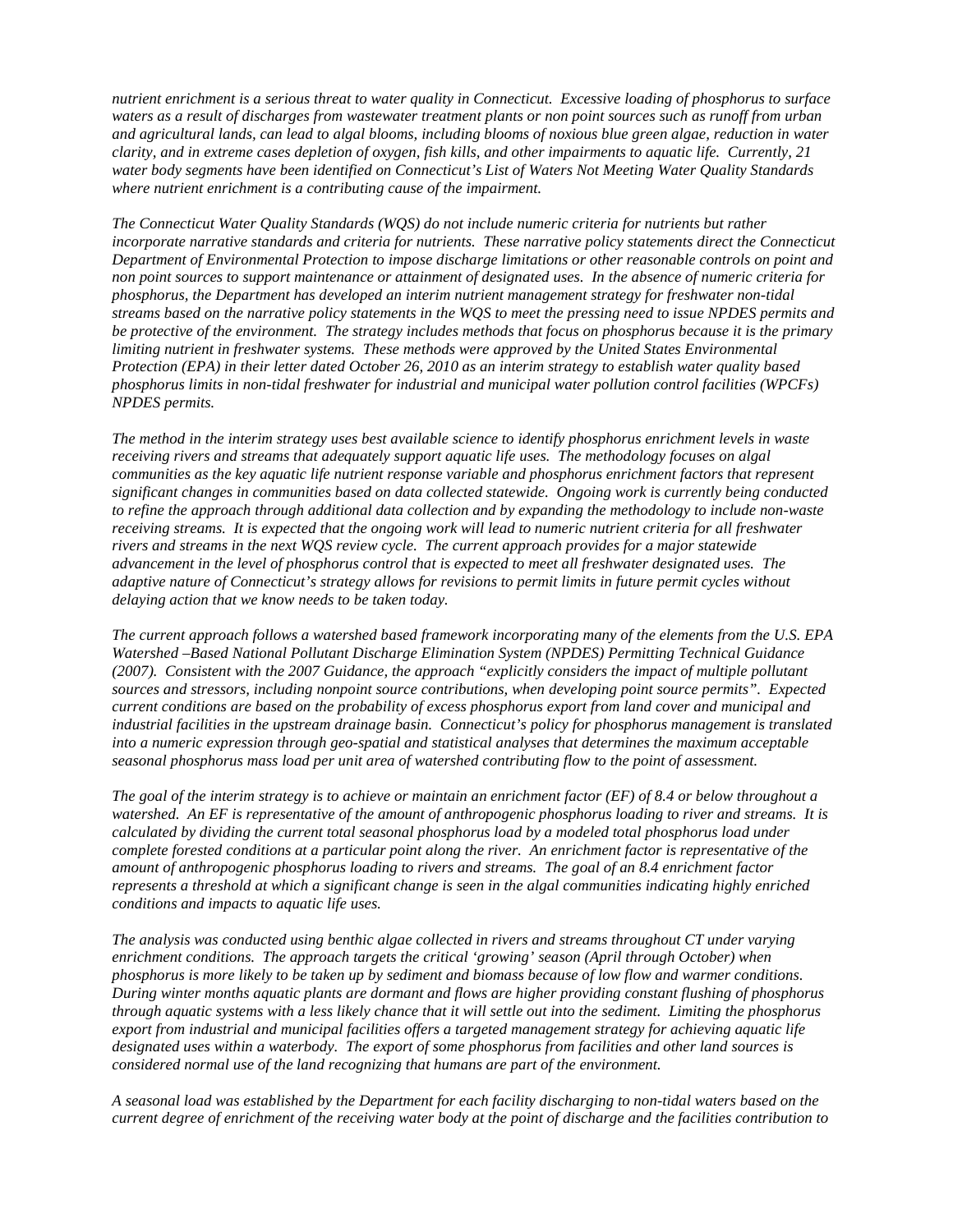*the total watershed enrichment at the point of discharge. Plymouth WPCF Permit Requirements* 

the watershed was reduced to achieve an enrichment factor of 8.4 or lower throughout the river. *A nutrient watershed analysis was conducted for the Farmington River watershed below facilities discharging phosphorus into the river. The facilities discharging to the river include: Winchester (Winsted) WPCF, New Hartford WPCF, Canton WPCF, Farmington WPCF, Simsbury WPFC, Bristol WPCF, Plymouth WPCF, and Plainville WPCF. The seasonal (April 1<sup>st</sup> through October 31<sup>st</sup>) nutrient loading from each facility discharging to* 

the watershed was reduced to achieve an enrichment factor of 8.4 or lower throughout the river.<br>The current enrichment factor at the Plymouth WPCF discharge is 30.9. The final proposed seasonal load  *mg/L multiplied by the average seasonal flow of 1.05 MGD. allocation for Plymouth WPCF is 4.38 lbs/day. This load equates to a proposed treatment performance level of 0.5* 

*NPDES* load in the Farmington River will be reduced by 75.47%. *When this strategy is fully implemented by combining reductions at all facilities located in the same watershed, the* 

in the attainment and maintenance of all designated uses for the water body when the strategy is fully implemented. *stringent water quality goal.* Federal regulations at 40 CFR 122.44(d) indicate that permit issuers are required to determine whether a given *point source discharge causes, has the reasonable potential to cause, or contributes to an in-stream excursion above a narrative or numeric criteria within a State water quality standard after consideration of existing controls on point and non-point sources of pollution. If a discharge is found to cause an excursion of a numeric or narrative state water quality criterion, NPDES regulations implementing section 301(b)(1)(C) of the Clean Water Act provide that a permit must contain effluent limits as necessary to achieve state water quality standards. The limit in the permit and the strategy are consistent with the narrative policy statements in the CT WOS and are expected to result* If the Department develops numeric criteria in the future, or it is found that the current limit under the strategy is *not sufficient to achieve designated uses, the goal will be modified and the WPCF will be expected to meet the more* 

*Translating the average performance level of 4.38 lbs/day into enforceable permit limits requires consideration of effluent variability and frequency of monitoring in order to comply with federal permitting regulations. The procedure used is as follows:* 

*1. Consider the proposed treatment performance level (0.5 mg/L) to be equivalent to the Long Term Average (LTA).* 

*2. Calculate the Maximum Daily Limit by multiplying the LTA by the 99th percentile LTA Multiplier appearing in Table 5-2 of the Technical Support Document (page 103 of EPA/505/2-90-001) corresponding to a CV of 0.6% to account for effluent variability:* 

 *Maximum Daily Limit: 0.5 mg/L \* 3.11 = 1.56 mg/L* 

*3. Calculate the Average Monthly Limit by multiplying the LTA by the 95th percentile LTA Multiplier appearing in Table 5-2 of the Technical Support Document corresponding to a CV of 0.6% to account for effluent variability and either n=4 samples/month or n=10 samples/month as appropriate for the facility to account for the precision of estimating the true monthly average based on an average for the days the effluent was sampled:* 

 *Average Monthly Limit= 0.5 mg/l X 1.55 = 0.78 mg/l* 

*Average Daily Load = 4.38 lbs/day Maximum Daily Limit = 1.56 mg/L Average Monthly Limit = 0.78 mg/L Summary of Limits for Plymouth WPCF: Total Seasonal Load = (4.38 lbs/day \* 214 Days/Season) = 937 lbs.* 

*With respect to the foregoing summary of limits, it should be noted that compliance with the Maximum Daily Limit or the Average Monthly Limit during the time the seasonal load limit is calculated will not ensure compliance with the Total Seasonal Load limit. For example, if the Permittee discharged phosphorus at the maximum permitted by either the Maximum Daily Limit or the Average Monthly Limit throughout the time that the seasonal load is calculated, the Permittee would exceed the Total Seasonal Load limit. For this reason, the Permittee must monitor*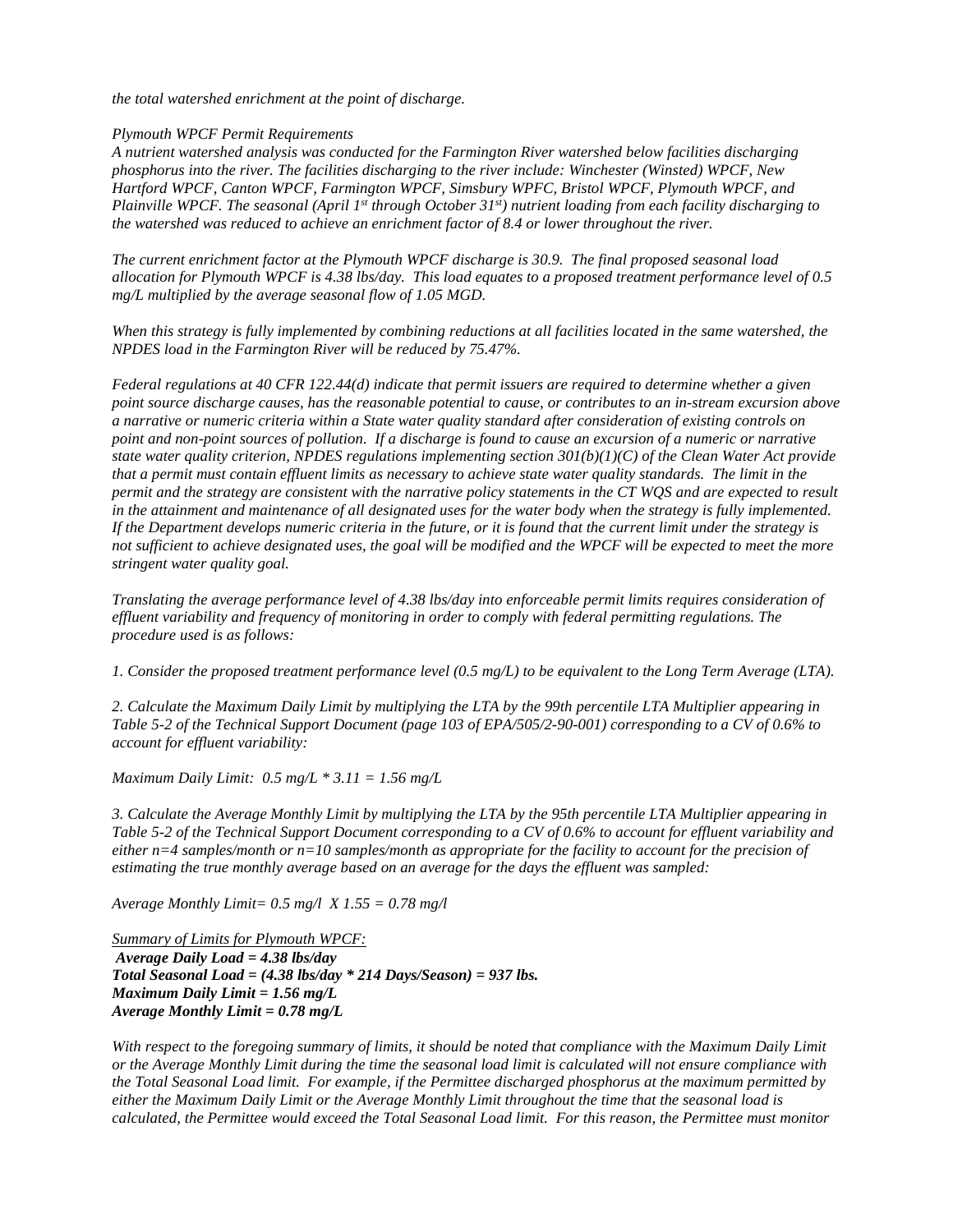*compliance with the Total Seasonal Load limit independent of its compliance with the Maximum Daily Limit and the Average Monthly Limit.* 

### *WATER QUALITY LIMIT CALCULATIONS*

*See attached*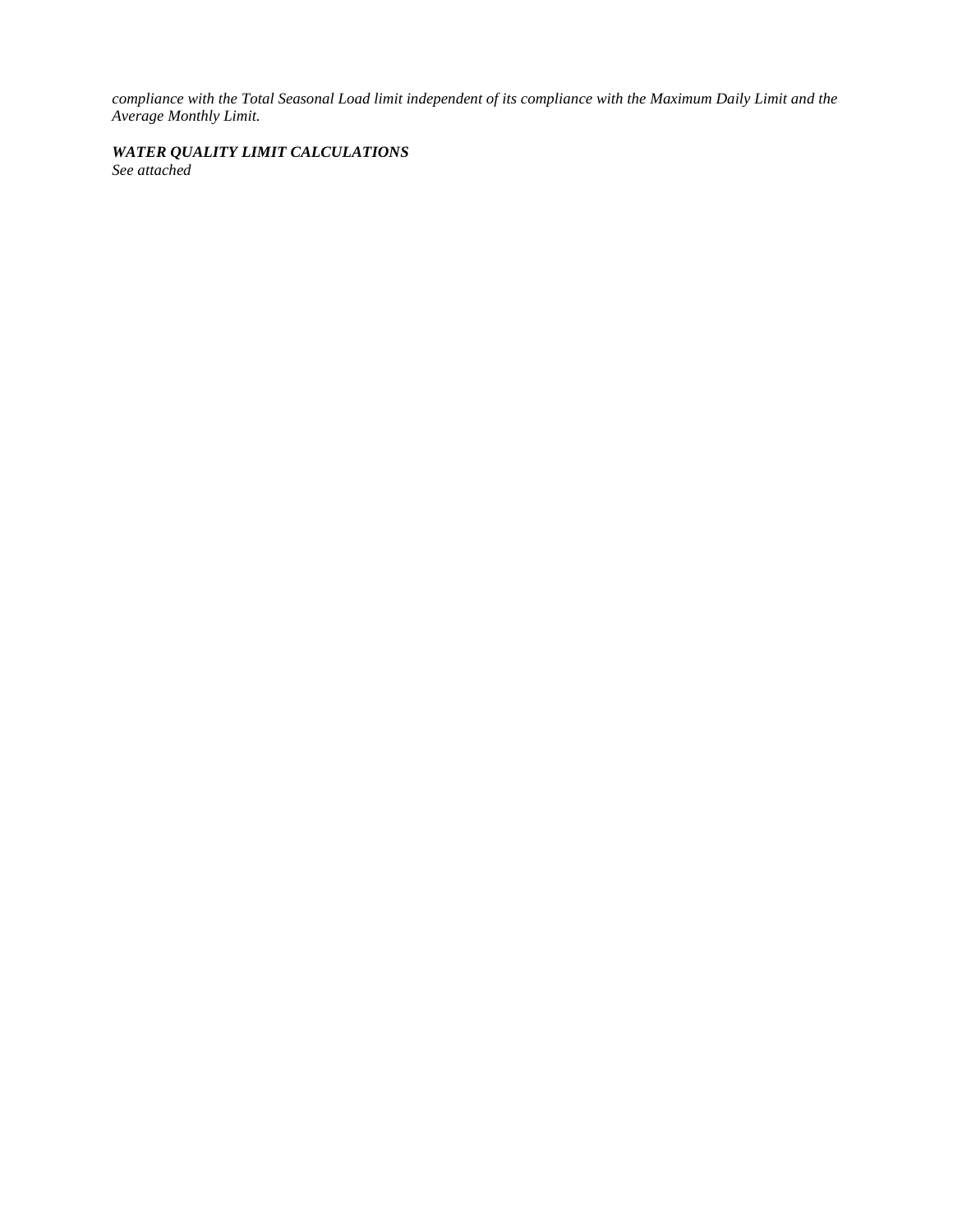

79 Elm Street • Hartford, CT 06106-5127 www.ct.gov/deep Affirmative Action/Equal Opportunity Employer

### **Notice of Tentative Determination to Approve NPDES Permit Renewal Applicant: Town of Plymouth Application No. 201005217 City/Town: Plymouth**

The Commissioner of the Department of Energy and Environmental Protection ("DEEP") hereby gives notice that a tentative determination has been reached to approve the following application.

| Applicant's Name and Address: | Town of Plymouth, 80 Main Street, Plymouth, CT 06786 |
|-------------------------------|------------------------------------------------------|
| Contact Name and Phone No.:   | Terry Vigeant, (860) 562-4881                        |
| Type of Permit and #:         | <b>NPDES - CT0100463</b>                             |
| Type of Facility:             | Domestic Wastewater Treatment                        |
| Facility Location:            | 35 Canal Street, Pequabuck, CT 06781                 |
| Facility design capacity:     | 1.75 million gallons per day                         |

### COMMISSIONER'S FINDINGS/REGULATORY CONDITIONS

The applicant has previously received a permit from the Department of Energy and Enviromnental Protection ("Department") authorizing the discharge of tip to an annual average daily design flow of 1.75 million gallons a day of advanced treated municipal wastewaters to the Pequabuck River. The applicant has submitted an application to renew its existing permit. This renewal application is the subject of this notice.

### THE DRAFT PERMIT

The Department has prepared a draft permit consistent with the tentative determination to approve The Town of Plymouth's renewal application. This draft is available on the public participation section of the Department's website. In accordance with Sections 22a-430-4(1) and 22a-430-4(r) of the Regulations ofConnecticut State Agencies (RCSA), the draft permit contains effluent limitations that meet Connecticut's Water Quality Standards for the following: Ammonia, Aquatic Toxicity, Biochemical Oxygen Demand (5 day), cadmium, copper, dissolved oxygen, escherichia coli, fecal coliform (interim), flow, pH, total phosphorus, total suspended solids, Ultraviolet light disinfection intensity, and zinc.

### INFORMATION REQUESTS/PUBLIC COMMENT

This application has been assigned No. 201005217; please use this number when corresponding with DEEP regarding this application. Interested persons may obtain copies of the application from the applicant at the above address. The application and supporting documentation are